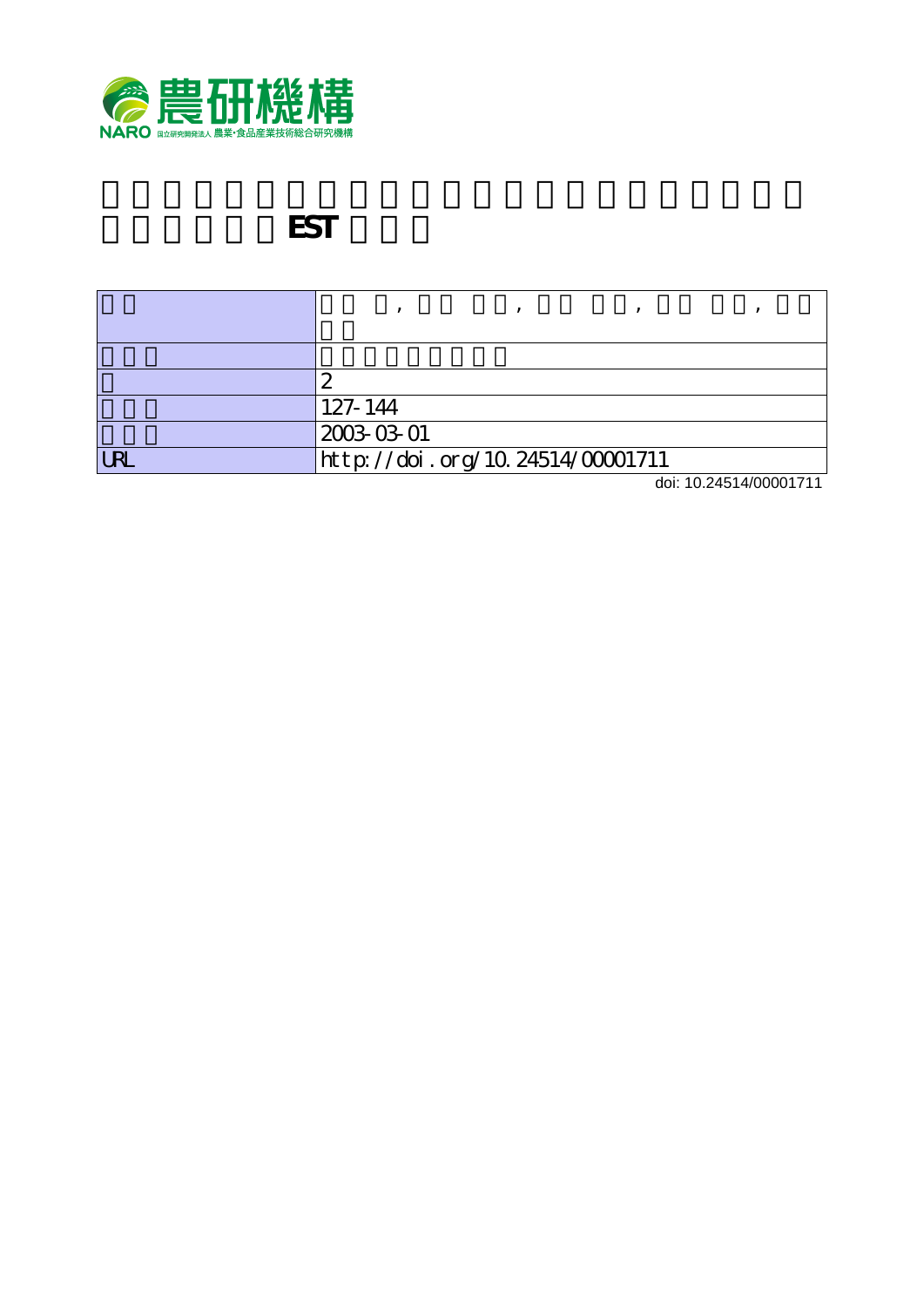**Research note**

# Expressed Sequence Tags from Citrus Albedo at the Initiation Stage of Rind Peeling

Hiroshi FUJII, Masayuki KITA**†**<sup>1</sup> , Takehiko SHIMADA, Tomoko ENDO and Mitsuo OMURA

Department of Citrus Research, Okitsu, National Institute of Fruit Tree Science National Agricultural Research Organization, Shimizu, Shizuoka 424-0292, Japan

#### **Abstract**

The gene expression and regulation associated with the initial stage of rind peeling of the satsuma mandarin (*Citrus unshiu* cv. 'Miyagawa-wase') was characterized through the generation of 626 expressed sequence tags (ESTs) derived from a cDNA library prepared from albedo tissues collected 60 days after anthesis. A Total of 451 ESTs was found to have significant similarity to the known sequences. Using our inhouse database, a catalogue of 222 ESTs annotated with their putative functions was prepared and compared to the previously prepared catalogue of 442 ESTs derived from mature albedo tissues. In consequence, gene homologues associated with cell wall events were preferably found in this library.

**Key words**: *Citrus unshiu*; ESTs; cDNA library, gene catalogue

# **Introduction**

The analysis of expressed sequence tags (ESTs) has become a part of the genomic approach to plant science for many plant species (Yamamoto and Sasaki, 1997). The cataloguing of ESTs has emerged as a powerful tool capable of revealing gene expression patterns, gene regulation and sequence diversity (Brandle et al., 2002) as well as assisting in the generation of DNA markers for genome mapping (Kuhara et al., 1994). In most cases it has also given an indispensable aid to cDNA microarray analysis. Furthermore, EST databases have recently contributed to the discovery of the specific gene repertories associated with the fragrances of roses (Guterman et al., 2002) and terpenoids in *Stevia redaudiana* (Brandle et al., 2002).

In order to understand gene expression and regulation associated with the development and ripening of citrus

fruits, we have completed the EST analysis of several cDNA libraries derived from sweet orange young seeds (Hisada et al., 1996), juice sac of satsuma mandarin during rapid cell development phase (Hisada et al., 1997), satsuma mandarin fruit at mature phase (Moriguchi et al., 1998), albedo of satsuma mandarin at mature phase (Kita et al., 2000) and ovary at the day of anthesis (Shimada et al., in press). We are particularly interested in the traits that contribute to the quality and commercial value of citrus fruits. It is considered that easy-peeling, which is one of the important traits for commercial value in citrus, is related with the relaxation of cell wall in particular (Brummell and Harpster, 2001). Therefore, we have catalogued EST derived from albedo of satsuma mandarin fruits at the initiation stage of peeling of the rind in which the genes related to cell wall relaxation should be highly expressed. In this report, we list 222 cDNA clones, which were identified by their putative functions by database searches and discuss the characteristic features of the

**<sup>†</sup>**1 Present address: Department of Plant Cell and Environment, National Institute of Fruit Tree Science, Tsukuba, Ibaraki 305- 8605, Japan

The catalogued cDNA clones have been submitted to DDBJ under accession numbers AU300309-AU300928.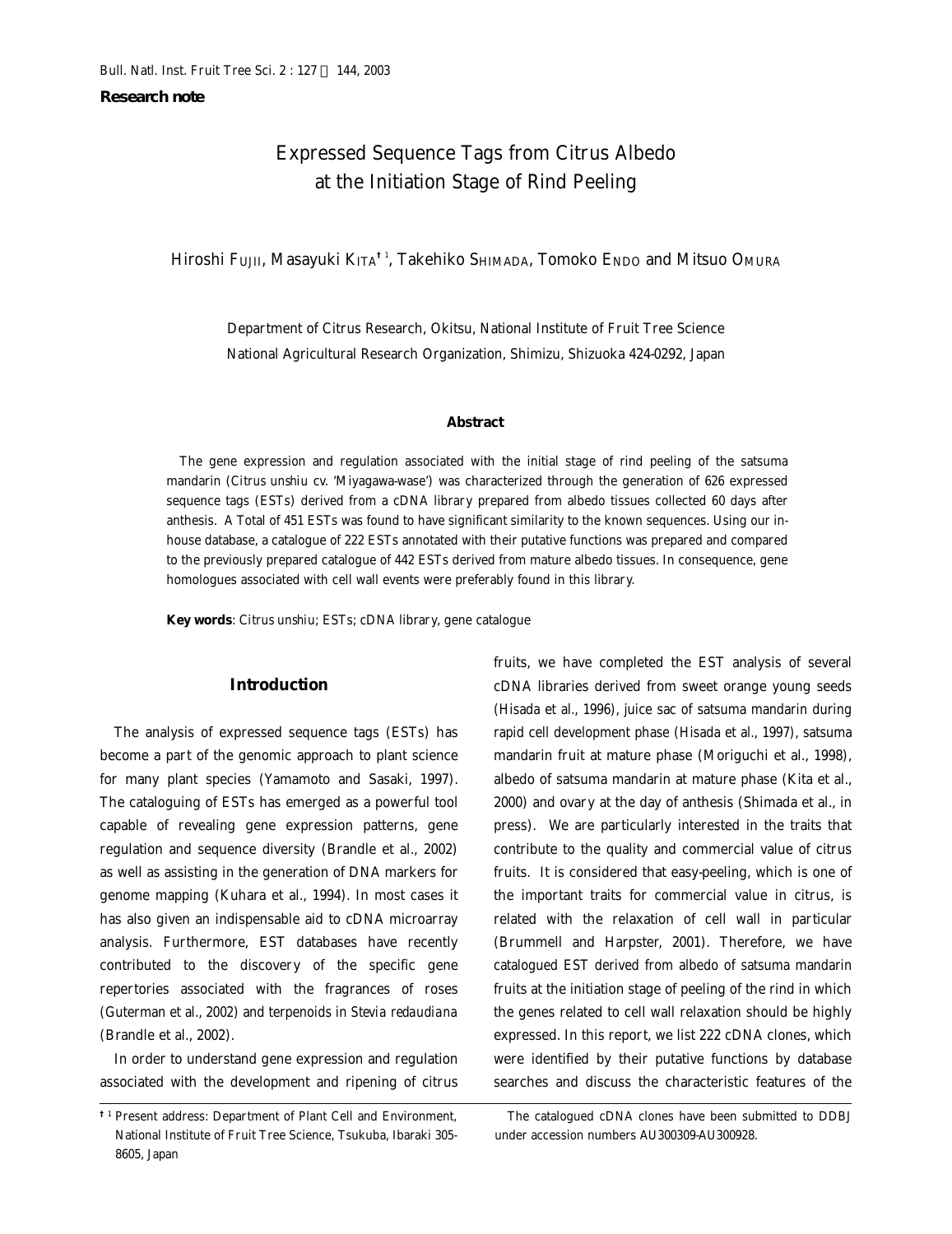catalogue.

# **Materials and Methods**

# **1. Construction of cDNA library**

'Miyagawa-wase' variety of satsuma mandarin (*Citrus unshiu* Marc.), which was cultivated at the National Institute of Fruit Tree Science, Okitsu (Shimizu, Shizuoka, Japan), was used as all fruit sample in this study. Samples were collected 60 days after anthesis (July 16, 1999) when the albedo (inner spongy portion) was capable of being peeled from the segment membrane. The average fruit size was 26.2 mm in diameter with a fresh weight of 9.0 g. Albedo tissue was peeled from the segment membrane using a razor, immediately frozen with liquid nitrogen, and stored at  $-80$ . The construction of the cDNA library and the subsequent sequencing were conducted following the method of Kita et al. (2000). The cDNA library derived from pre-mature albedo tissue was designated as the ALP cDNA library.

## **2. Data processing and cataloguing**

A total of 626 cDNA clones were randomly selected and sequenced from both the 5' and 3' ends of the inserts. Each sequence was compared with the nucleic acid sequences in the DDBJ (http://www.ddbj.nig.ac.jp/; release 51, Sep. 2002) and also with our in-house citrus EST database (Fujii et al., 2003) using the FASTA algorithm (Pearson and Lipman, 1988). A significant match was declared when the optimized similarity score (OPT) was greater than 400. ESTs information including sequence data and annotations were entered into our in-house citrus EST database. Following annotation, a catalogue of 222 ESTs based on function was prepared. Preparation of the cDNA library and catalogue derived from mature albedo tissue designated as ALM was previously reported (Kita et al., 2000). Data analysis, including the comparison of the ALP and ALM catalogues was carried out using the in-house database.

# **Results and Discussion**

## **1. Sequence Analysis**

A total of 626 cDNA clones from the ALP cDNA library derived from albedo tissue of satsuma mandarin ('Miyagawawase') were sequenced. The 626 ESTs generated form the library were clustered into 541 independent groups. The average insert size of the resulting ESTs was on ca. 440bps. Comparison of the sequences with ESTs in the DDBJ and our in-house citrus EST database resulted in the identification of 451 sequences with significant homology to known sequences. Among them, 336 ESTs (53.7%) could be functionally identified, 90 ESTs (14.3%) had homology to EST from other organisms and 25 ESTs (4.0%) shared homology with only putative open reading frame of *Arabidopsis thaliana* genomic sequences. There were only 10 ESTs with homology to genes of other citrus species (Table 1). Significant similarities were not detected for the remaining 175 ESTs (28.0%). As a cause of no similarity, it was considered that either the sequences of 3' untranslated region were obtained, or ESTs were derived from unknown genes which had never registered in the DDBJ. The ALP EST data will be registered in the DDBJ for the public use. Two hundred and twenty two ESTs were catalogued and the resulting ESTs are shown in Table 1 with their putative functions and homology search results. Even in case when isozymes of the same function were found among the above 336 ESTs identified the functions, a single example was entered into the catalogue.

#### **2. Gene repertories of ALP cDNA library**

ESTs in ALP cDNA library were classified according to putative function (Table 2). In this library, 20 gene homologues associated with cell wall events were found. Changes in the cell wall including expansion of the cell wall may possibly be related to the easy-peeling characteristic of the satsuma mandarin. Since morphological changes in albedo would be related to the reduction of pectic substances (Kuraoka and Kikuchi, 1961), homologues of pectate lyase (MAP9U30), pectin acetylesterase (MAPEM60), pectin methylesterase (MAPAE10), polygalacturonase (MAP9U96), arabinogalactan protein (MAPAE91: Shultz et al., 2000) were found and they might be related to such an event. Homologue of glycine-rich protein (MAPAE88: Uthappa et al., 2001) and proline-rich protein (MAPAE26: Salts et al., 1992) are possibly related to cell structure and cell adhesion in the cell wall. Homologues associated to cellulose, which is a major component of cell wall structure, were also detected (MAPF194, MAPH163: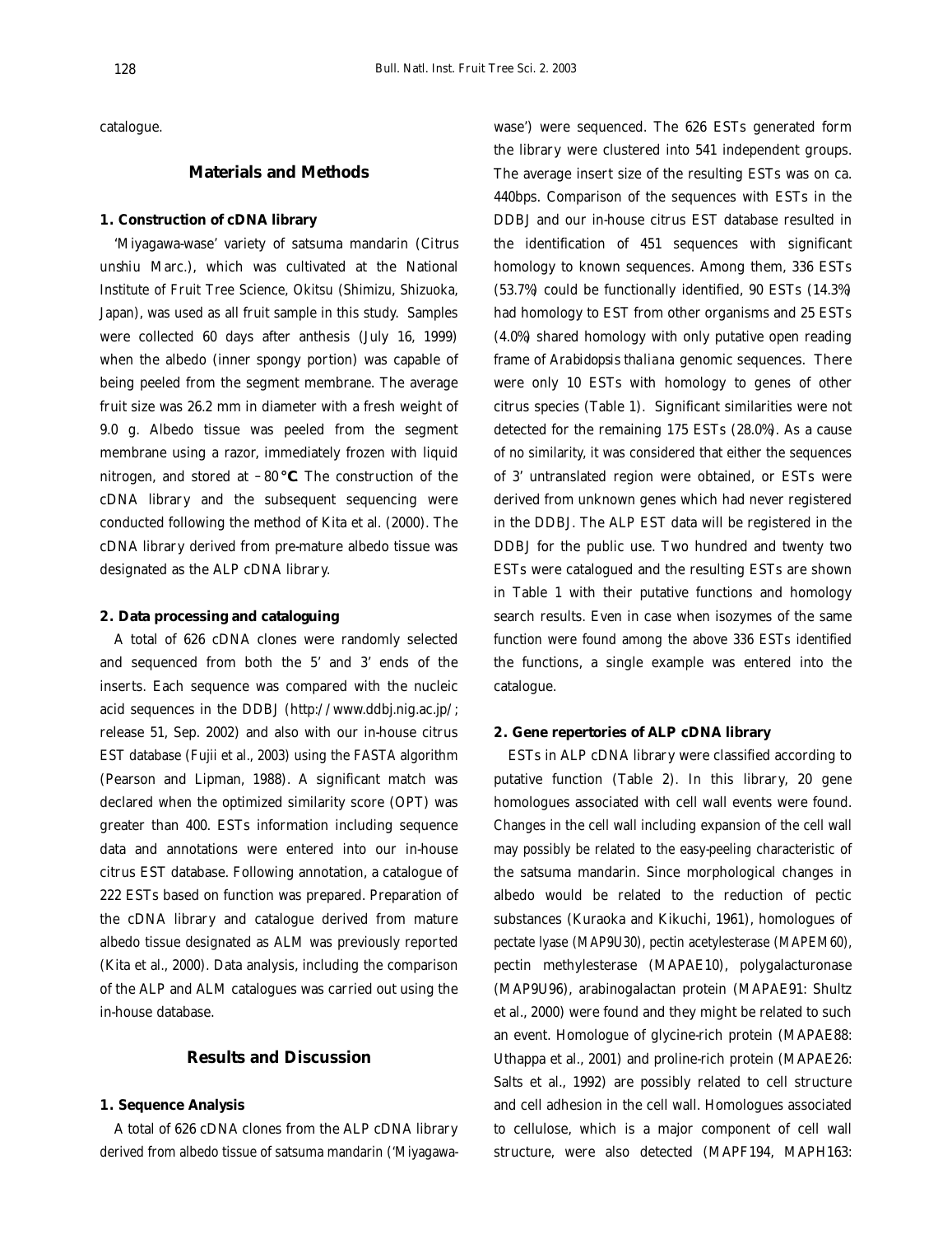Favery et al., 2001). The above-mentioned MAPEM60 and MAP9U96 had two redundant ESTs each in total of 626 ESTs and were constructed contig sequences respectively.

When the ALP gene catalogue was compared to a catalogue ALM derived from mature albedo tissue, only 44 kinds (80 clones) of 336 gene homologues in ALP were overlapped. Several examples of them were dynamin-like protein (MAPAE24), ubiquitin SMT3 protein (MAPAE81), cystein proteinase (MAPAT76), actin (MAPDD12) and thioredoxin (MAPFF53). Since the percentage of the overlapped clones is low, the ALP library is suitable to for the exploration of important genes associated with the maturation of albedo.

### **Literature Cited**

- 1 Brandle, J. E., A. Richman, A. K. Swanson and B. P. Chapman. 2002. Leaf ESTs from *Stevia redaudiana*: a resource for gene discovery in diterpene synthesis. Plant Mol. Biol. 50: 613-622.
- 2 Brummell, D. A. and M. H. Harpster. 2001. Cell wall metabolism in fruit softening and quality and its manipulation in transgenic plants. Plant Mol. Biol. 47: 311-340.
- 3 Favery, B., E. Ryan, J. Foreman, P. Linstead, K. Boudonck, M. Steer, P. Shaw and L. Dolan. 2001. *KOJAK* encodes a cellulose synthase-like protein required for root hair cell morphogenesis in *Arabidopsis*. Genes Dev. 15: 79-89.
- 4 Fujii, H., T. Shimada, T. Endo and M.Omura. 2003. Development of relational database system for citrus ESTs. Bull. Natl. Inst. Fruit Tree Sci. 2: 91-99.
- 5 Guterman, I., M. Shalit, N. Menda, D. Piestun, M. Dafny-Yelin, G. Shalev, E. Bar, O. Davydov, M. Ovadis, M. Emanuel, J. Wang, Z. Adam, E. Pichersky, E. Lewinsohn, D. Zamir, A. Vainstein and D. Weiss. 2002. Rose scent: Genomics approach to discovering novel floral fragrance-related genes. Plant Cell 14: 2325-2338.
- 6 Hisada, S., T. Moriguchi, T. Hidaka, A. M. Koltunow, T. Akihama and M. Omura. 1996. Random sequencing of sweet orange (*Citrus sinensis* Osbeck) cDNA library derived form young seeds. J. Japan. Soc. Hort. Sci. 65: 487-495.
- 7 Hisada, S., T. Akihama, T. Endo, T. Moriguchi and M. Omura. 1997. Expressed sequence tags of citrus fruit during rapid cell development phase. J. Amer. Soc. Hort.

Sci. 122: 808-812.

- 8 Kita, M., T. Endo, T. Moriguchi and M. Omura. 2000. cDNA catalogs expressed in albedo of citrus fruit: a comparative analysis of cDNA libraries from pulp and albedo of satsuma mandarin (*Citrus unshiu* Marc.). Acta Hort. 521: 179-183.
- 9 Kuhara, N., Y. Nagamura, K. Yamamoto, Y. Harushima, N. Sue, J. Wu, B.A. Antonio, A. Shormura, T. Shimizu, S-Y. Lin, T. Inoue, A. Fukuda, T. Shimano, Y. Kuboki, T. Toyama, Y. Miyamoto, T. Kirihara, K. Hayasaka, A. Miyano, L. Monna, H.S. Zhong, Y. Tamura, Z-X. Wang, T. Monna, Y. Umehara, M. Yano, T. Sasaki and Y. Minobe. 1994. A 300 kilobase interval genetic map of rice including 883 expressed sequences. Nature Genet. 8: 365-372.
- 10 Kuraoka, T. and T. Kikuchi. 1961. Morphological studies on the development of citrus fruits. I. Satsuma orange. J. Japan. Soc. Hort. Sci. 30: 189-196.
- 11 Moriguchi, T., M. Kita, S. Hisada, T. Endo and M. Omura. 1998. Characterization of gene repertories at mature stage of citrus fruits through random sequencing and analysis of redundant metallothionein-like genes expressed during fruit development. Gene 211: 221-227.
- 12 Pearson, W.R. and D.J. Lipman. 1988. Improved tools for biological sequence comparison. Proc. Natl. Acad. Sci. USA 85: 2444-2448.
- 13 Salts, Y., R. Wachs, D. Kenigsbuch, W. Gruissem and R. Barg. 1992. DNA sequence of the tomato fruit expressed proline-rich protein gene TPRP-F1 reveals an intron within the 3 untranslated transcripts. Plant Mol. Biol. 18: 407-409.
- 14 Schultz, C.J., K.L. Johnson, G. Currie and A. Bacic. 2000. The classical arabinogalactan protein gene family of Arabidopsis. Plant Cell 12: 1751-1767.
- 15 Shimada, T., M. Kita, T. Endo, H. Fujii, T. Ueda, T. Moriguchi and M. Omura. Expressed Sequence Tags of ovary tissue cDNA library in *Citrus unshiu* Marc. Plant Science in press.
- 16 Uthappa, M., U.S. Muchhal, J.C. Baldwin and K.G. Raghothama. 2001. LeGRP1: A new member of glycine-rich proteins from tomato (*Lycopersicon esculentum*). Physiol. Plant. 113: 85-91.
- 17 Yamamoto, K. and T. Sasaki. 1997. Large-scale EST sequencing in rice. Plant Mol. Biol. 35: 135-144.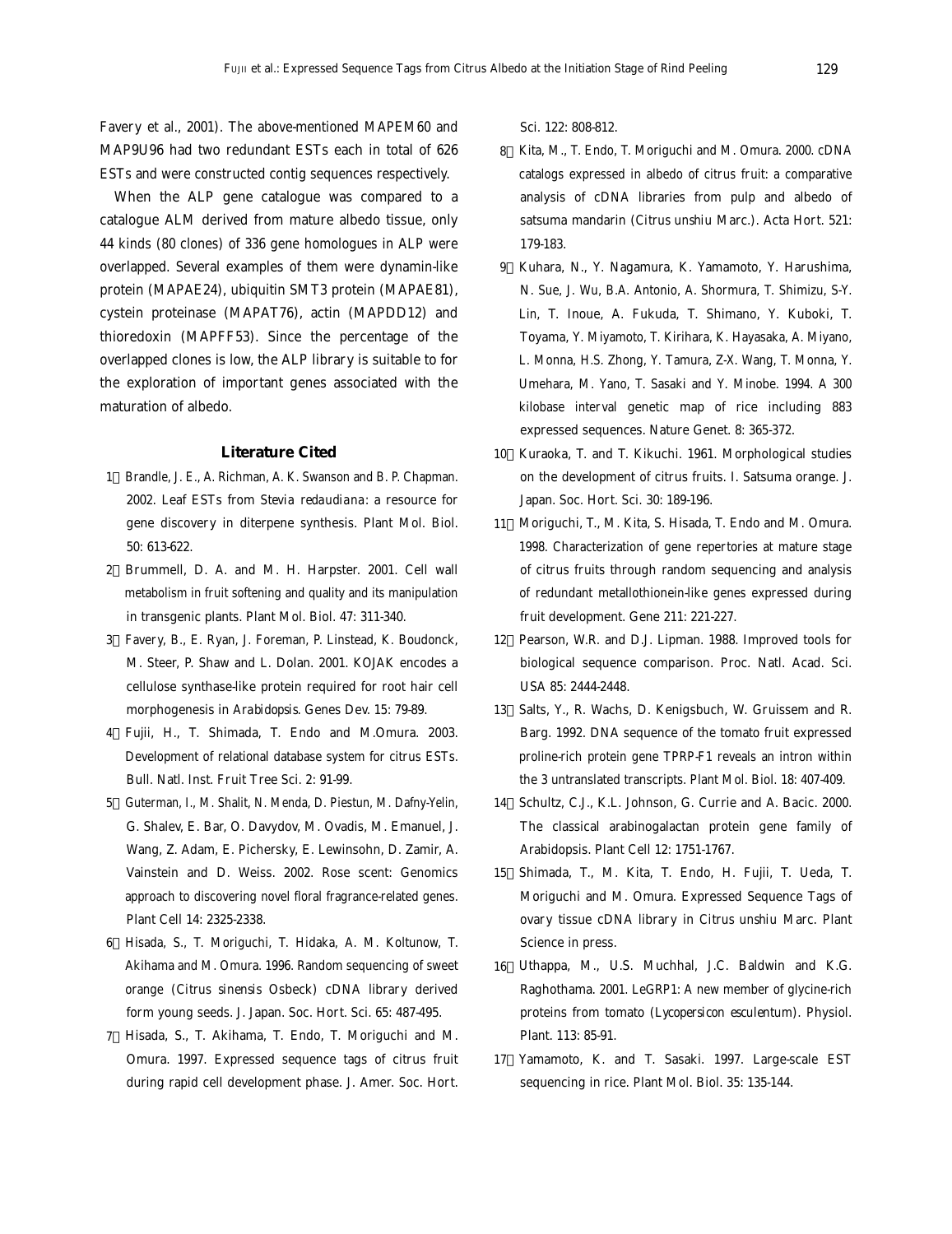| Clone               | Accession | omolog<br>Putative identity / Ho                                                   |                          | Category of Homolog         | Accession of | Organism                               | opt  | Identity | Over             |
|---------------------|-----------|------------------------------------------------------------------------------------|--------------------------|-----------------------------|--------------|----------------------------------------|------|----------|------------------|
|                     |           |                                                                                    | first                    | second                      | Homolog      |                                        |      | ම        | $\frac{1}{2}$    |
| MAPGL13             | AU300674  | 13-lipoxygenase                                                                    | Responsive               | stress                      | X96405       | Solanum melongena                      | 1057 | 58.4     | 1013             |
| MAPEF48             | AU300517  | 14-3-3 protein                                                                     | Unclassified             |                             | AF039709     | Maackia amurensis                      | 1353 | 81.0     | 411              |
| MAPH109             | AU300763  | 21kD cell wall protein                                                             | Cell structure cell wall |                             | Y11553       | Medicago sativa                        | 571  | 66.0     | 353              |
| MAPEM44             | AU300848  | 2C-methyl-p-erythritol 2,4-cyclodiphosphate synthase (MECS)                        | Metabolism               | secondary                   | AF250236     | Catharanthus roseus                    | 1345 | 66.9     | 755              |
| MAPDD68             | AU300899  | 3-deoxy-p-manno-octulosonic acid transferase-like protein<br>(MED24.5)             | Metabolism               | lipid/membrane<br>formation | AY065115     | Arabidopsis thaliana                   | 846  | 67.8     | 423              |
| MAPF102             | AU300900  | 4-methyl-5(b-hydroxyethyl)-thiazole monophosphate biosynthesis<br>protein putative | Metabolism               | vitamin                     | AF326856     | Arabidopsis thaliana                   | 453  | 72.3     | 177              |
| MAPDD12             | AU300432  | actin                                                                              | Cell structure skelton   |                             | X68649       | Pisum sativum                          | 711  | 84.1     | 201              |
| MAPGL96             | AU300718  | actin depolymerizing factor                                                        | Cell structure skelton   |                             | AF183904     | Petunia x hybrida                      | 1469 | 81.9     | 442              |
| MAPDD32             | AU300839  | $\overline{\phantom{0}}$<br>adenine nucleotide translocator 1 (CANT                | Metabolism               | nucleic acid                | AF006489     | Gossypium hirsutum                     | 500  | 71.2     | 208              |
| MAPBG79             | AU300812  | adenylosuccinate synthase                                                          | Metabolism               | nucleic acid synthesis      | U49389       | Arabidopsis thaliana                   | 613  | 74.0     | 227              |
| MAPDR28             | AU300473  | ADP-ribosylation factor                                                            | regulation<br>Protein    | trafficking/G-protein       | M95166       | Arabidopsis thaliana                   | 704  | 87.3     | $\overline{181}$ |
| MAPFF16             | AU300632  | aldolase (SCA1) cytosolic                                                          | Metabolism               | $s$ ugar                    | AF308587     | Fragaria x ananassa                    | 1234 | 81.5     | 368              |
| MAPDD41             | AU300914  | -cpn60 precursor (alphacpn60)                                                      | regulation<br>Protein    | folding                     | U21105       | Pisum sativum                          | 705  | 82.8     | 204              |
| MAPH120             | AU300765  | aquaporin PIP1-1 (PIP1-1) putative                                                 | Membrane                 | membrane protein            | AF141643     | Vitis berlandieri x Vitis<br>rupestris | 1230 | 78.9     | 408              |
| MAPBG63             | AU300421  | aquaporin PIP1-3 (PIP1-3) putative                                                 | Membrane                 | membrane protein            | AF141899     | Vitis berlandieri x Vitis<br>rupestris | 1142 | 81.0     | 352              |
| MAPAE91             | AU300917  | arabinogalactan protein (AGP16)                                                    | Cell structure cell wall |                             | AF195897     | Arabidopsis thaliana                   | 479  | 64.7     | 286              |
| MAP <sub>9U70</sub> | AU300348  | arbutin synthase                                                                   | Metabolism               | secondary                   | AJ310148     | Rauvolfia serpentina                   | 567  | 69.8     | 255              |
| MAPGL32             | AU300927  | aspartic protease precursor                                                        | regulation<br>Protein    | proteinase                  | L46681       | Lycopersicon<br>esculentum             | 647  | 66.5     | 337              |

Table 1. Inventory of C. unshiu ESTs with significant similarity to deduced genes from other organisms Table 1. Inventory of *C. unshiu* ESTs with significant similarity to deduced genes from other organisms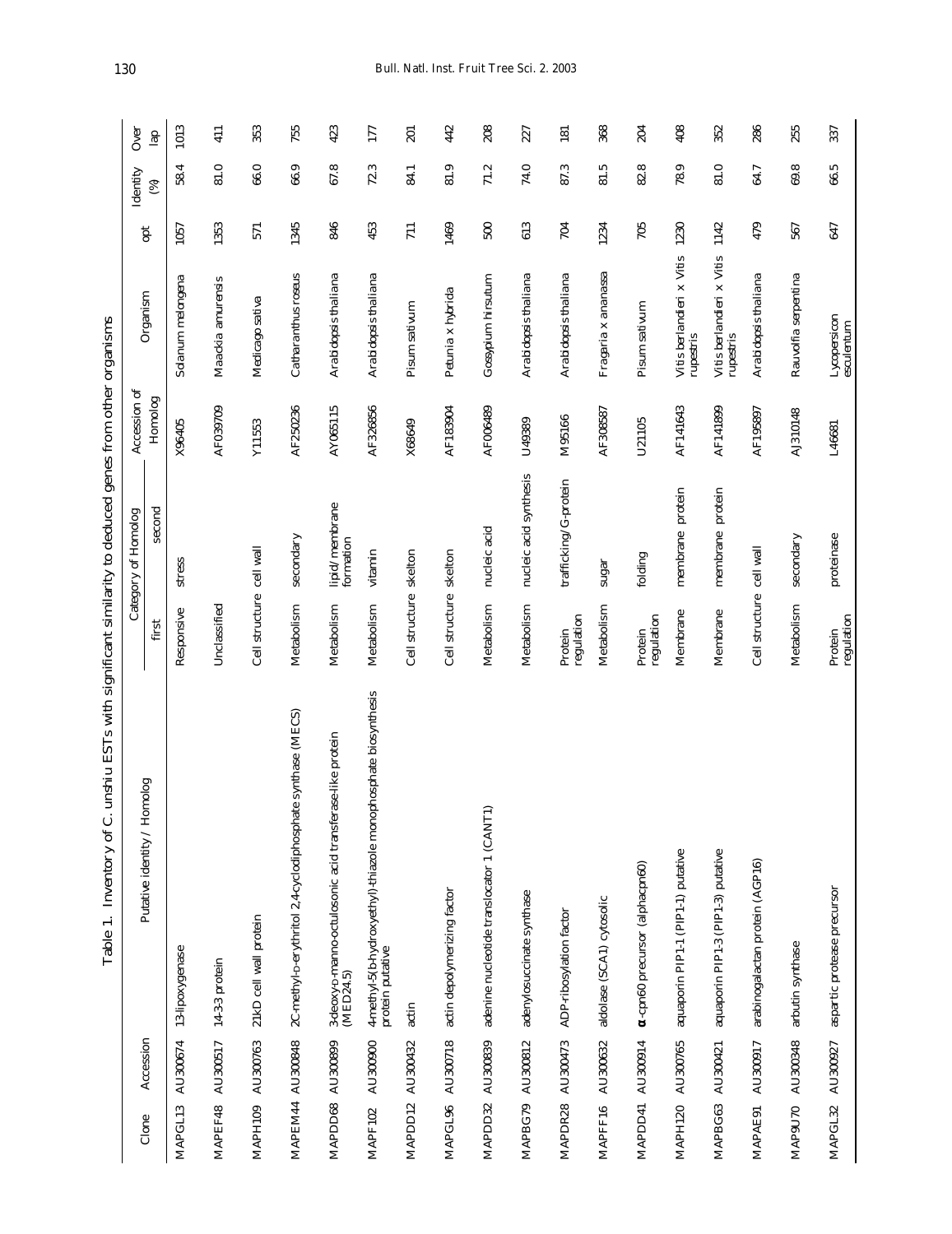| Clone               | Accession | Putative identity / Homolog                                                                                              |                          | Category of Homolog | Accession of | Organism                    | ă    | Identity | Over |
|---------------------|-----------|--------------------------------------------------------------------------------------------------------------------------|--------------------------|---------------------|--------------|-----------------------------|------|----------|------|
|                     |           |                                                                                                                          | first                    | second              | Homolog      |                             |      | 3        | lap  |
| MAPAE07             | AU300880  | -1,3-glucanase putative                                                                                                  | Cell structure cell wall |                     | AY065273     | Arabidopsis thaliana        | 856  | 71.8     | 341  |
| MAPGL79             | AU300710  | ıbdA)<br>hydroxybutyryl-CoA dehydrogenase(h                                                                              | Metabolism               | lipid               | U32229       | Bradyrhizobium<br>japonicum | 520  | 62.4     | 338  |
| MAPAT93             | AU300403  | 4<br>-tubulin                                                                                                            | Cell structure skelton   |                     | D63136       | Zinnia elegans              | 806  | 71.3     | 373  |
| MAPFF37             | AU300642  | tubulin 5 (Tubb5)                                                                                                        | Cell structure skelton   |                     | U76896       | Triticum aestivum           | 1734 | 85.4     | 471  |
| MAPEF36             | AU300512  | biotin carboxyl carrier protein subunit precursor (accB-2), of acetyl<br>CoA carboxylase                                 | Metabolism               | lipid               | AF271071     | Glycine max                 | 607  | 79.2     | 197  |
| MAPGR85             | AU300846  | Ca2+/H+ exchanger                                                                                                        | Membrane                 | transport           | AB012932     | Vigna radiata               | 918  | 70.9     | 381  |
| MAP <sub>9U41</sub> | AU300338  | calcium binding protein                                                                                                  | Signal                   | calcium             | AJ309072     | Sesbania rostrata           | 425  | 70.9     | 172  |
| MAPGR59             | AU300743  | calmodulin                                                                                                               | Signal                   | calcium             | X60738       | Malus domestica             | 732  | 84.3     | 204  |
| MAPEF07             | AU300501  | carboxypeptidase II, serine-type putative                                                                                | regulation<br>Protein    | proteinase          | AF370244     | Arabidopsis thaliana        | 570  | 72.0     | 225  |
| MAPFF21             | AU300635  | catalase                                                                                                                 | Responsive               | stress              | AF151368     | Hevea brasiliensis          | 703  | 74.2     | 275  |
| MAP9U22             | AU300856  | S<br>catechol O-methyl transferase                                                                                       | Cell structure lignin    |                     | AF064695     | Thalictrum tuberosum        | 445  | 61.9     | 320  |
| MAPH180             | AU300820  | CBL-interacting protein kinase 3 (CIPK3)                                                                                 | Signal                   | calcium             | AF286051     | Arabidopsis thaliana        | 1210 | 75.2     | 431  |
| MAPF194             | AU300624  | බ<br>cellulose synthase catalytic subunit (celA                                                                          | Cell structure cell wall |                     | AF150630     | Gossypium hirsutum          | 1564 | 88.1     | 395  |
| MAPH163             | AU300811  | cellulose synthase like CSLD3 (CslD3) involved in biosynthesis of<br>non-cellulosic beta-glucan-containing polysacchride | Cell structure cell wall |                     | AF232907     | Arabidopsis thaliana        | 869  | 73.1     | 334  |
| MAPFF60             | AU300842  | centrin                                                                                                                  | Responsive               | defense/cytoskelton | AJ009672     | Arabidopsis thaliana        | 1235 | 77.8     | 427  |
| MAPGL63             | AU300845  | chaperonin 60                                                                                                            | regulation<br>Protein    | folding             | X70867       | Cucurbita sp.               | 1403 | 80.9     | 430  |
| MAPEI58             | AU300537  | chitinase-like protein 1 (CTL1)                                                                                          | Responsive               | defense             | AF422179     | Arabidopsis thaliana        | 706  | 74.0     | 281  |
| MAPE <sub>191</sub> | AU300853  | chlorophyll a/b-binding protein                                                                                          | Metabolism               | photosystem         | M85150       | Arabidopsis thaliana        | 778  | 75.5     | 278  |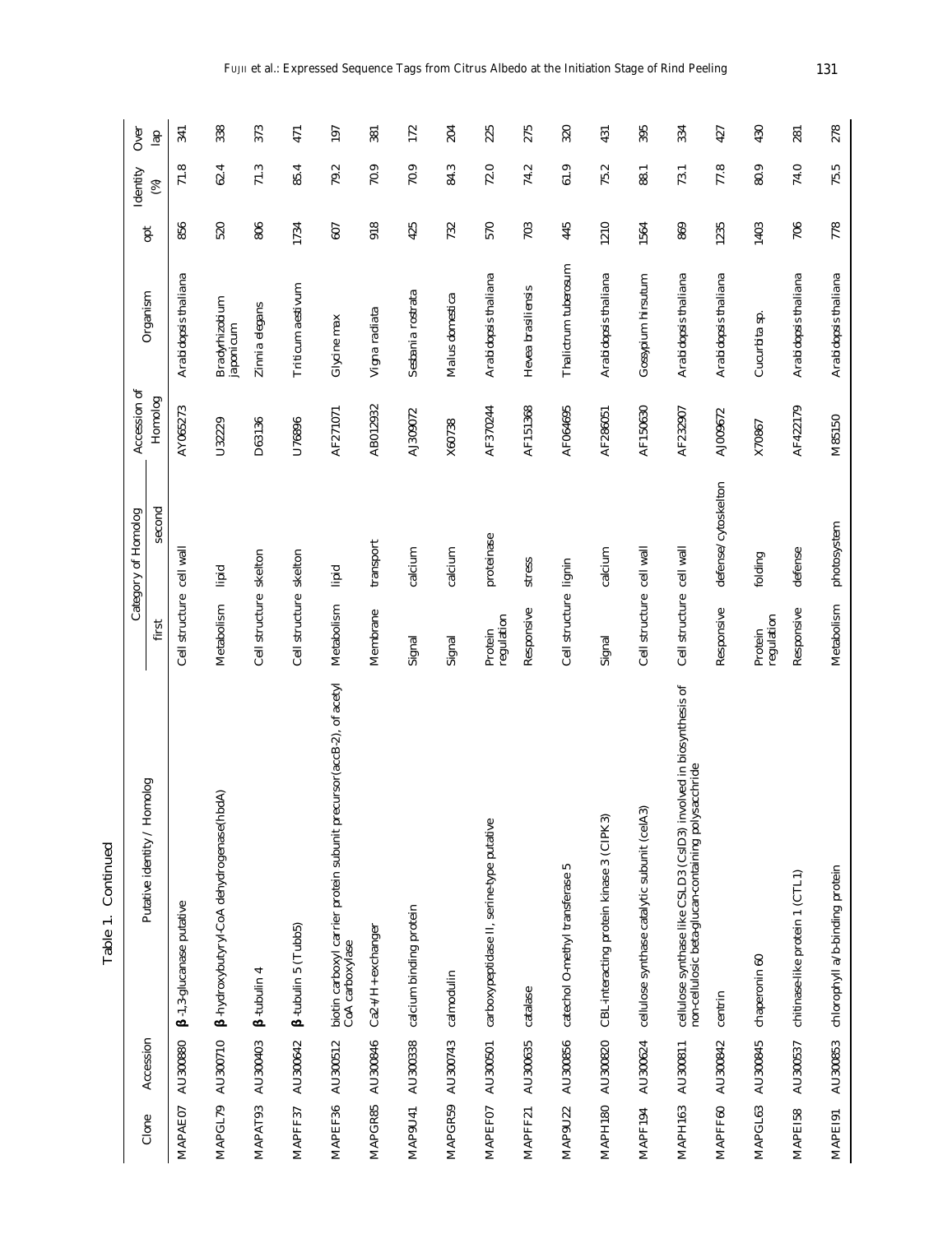| Clone            | Accession | Putative identity / Homolog                               |                    | Category of Homolog | Accession of | Organism              | opt  | Identity | Over          |
|------------------|-----------|-----------------------------------------------------------|--------------------|---------------------|--------------|-----------------------|------|----------|---------------|
|                  |           |                                                           | first              | second              | Homolog      |                       |      | ⊛        | $\frac{1}{2}$ |
| MAPFF75          | AU300660  | putative<br>chloroplast nucleoid DNA-binding protein      | Chloroplast        | nuclear protein     | AY080874     | Arabidopsis thaliana  | 799  | 65.1     | 455           |
| MAPEM08 AU300550 |           | chorismate mutase, cytosolic CM2                          | Metabolism         | secondary           | AJ242648     | Arabidopsis thaliana  | 460  | 69.4     | 209           |
| MAPGR29 AU300731 |           | chromatin protein (SUVH1) with SET domain                 | Cell structure     | chromatin           | AF34444      | Arabidopsis thaliana  | 807  | 67.7     | 393           |
| MAPEM35 AU300557 |           | cinnamate 4-hydroxylase                                   | Metabolism         | secondary           | AF255014     | Citrus sinensis       | 1735 | 98.1     | 359           |
| MAPH142          | AU300769  | cinnamyl alcohol dehydrogenase                            | Metabolism         | secondary           | U63534       | Fragaria x ananassa   | 1493 | 68.9     | 730           |
| MAPE193          | AU300547  | circadian clock coupling factor ZGT                       | Growth regulation  | light & circadian   | AF368237     | Nicotiana tabacum     | 482  | 69.7     | 208           |
| MAP9U91          | AU300818  | clathrin binding protein putative                         | Protein regulation | trafficking         | AY074304     | Arabidopsis thaliana  | 682  | 73.1     | 353           |
| MAPEM96 AU300588 |           | coatmer putative                                          | Protein regulation | trafficking         | AY090955     | Arabidopsis thaliana  | 1458 | 82.9     | 420           |
| MAPAE52          | AU300380  | coatomer epsilon subunit protein putative                 | Protein regulation | trafficking         | AF348588     | Arabidopsis thaliana  | 1044 | 75.3     | 384           |
| MAPEM06 AU300815 |           | copper chaperone homolog                                  | Protein regulation | folding             | AF198627     | Glycine max           | 673  | 75.5     | 245           |
| MAPGR94          | AU300823  | cp protein IM30 protein                                   | Chloroplast        |                     | M73744       | Pisum sativum         | 561  | 76.0     | 204           |
| MAPEM59 AU300569 |           | cystatin-like protein                                     | Protein regulation | proteinase          | AF283536     | Citrus x paradisi     | 2192 | 98.0     | 454           |
| MAPAT76          | AU300915  | cysteine proteinase putative                              | Protein regulation | proteinase          | Z47793       | Citrus sinensis       | 3006 | 96.0     | 651           |
| MAPAT95          | AU300404  | cysteine proteinase precursor                             | Protein regulation | proteinase          | AF417109     | Carica candamarcensis | 857  | 73.2     | 340           |
| MAPBG47          | AU300416  | putative<br>cytochrome P450 (At2g23180; T20D16.19)        | Responsive         | defense             | AF370589     | Arabidopsis thaliana  | 592  | 68.3     | 293           |
| MAP9U84          | AU300352  | K6-A (CYP52C2)<br>cytochrome P-450, n-alkane inducible AL | Responsive         | defense             | D12718       | Candida maltosa       | 414  | 69.5     | 117           |
| MAPGL58          | AU300863  | dehydrin (DHN1 gene) putative                             | Responsive         | stress              | AJ300524     | Populus euramericana  | 751  | 73.1     | 323           |
| MAPEF53          | AU300518  | dihydroflavonol reductase                                 | Metabolism         | secondary           | AY042880     | Arabidopsis thaliana  | 988  | 81.1     | 302           |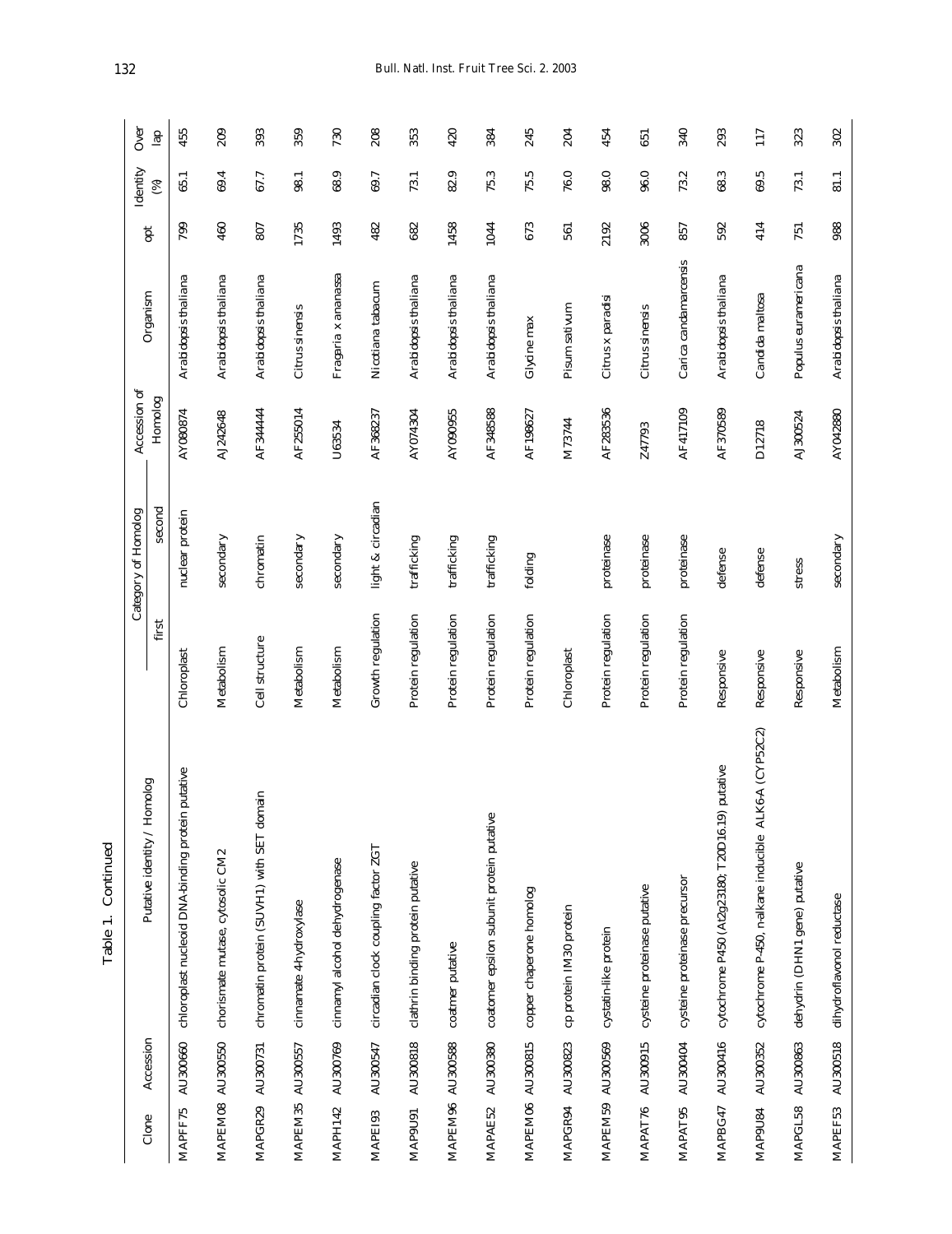| Clone   | Accession        | Putative identity / Homolog                         | first              | second<br>Category of Homolog | Accession of<br>Homolog | Organism             | opt  | Identity<br>⊛ | Over<br>르 |
|---------|------------------|-----------------------------------------------------|--------------------|-------------------------------|-------------------------|----------------------|------|---------------|-----------|
| MAPGR75 | AU300813         | disease resistance-like protein GS0-1               | Responsive         | defense                       | AF403250                | Glycine max          | 420  | 67.1          | 213       |
| MAPAT72 | AU300840         | disease responsive SOR1 putative                    | Responsive         | defense                       | AF370296                | Arabidopsis thaliana | 960  | 78.9          | 327       |
| MAPEF04 | AU300499         | Dnal-1                                              | Protein regulation | folding                       | X67695                  | Cucumis sativus      | 996  | 78.6          | 336       |
| MAPDR18 | AU300468         | dormancy associated protein                         | Growth regulation  | dormancy                      | AF053746                | Arabidopsis thaliana | 803  | 70.0          | 373       |
|         | MAPBG29 AU300411 | dTDP-glucose 4-6-dehydratases putative              | Metabolism         | carbohydrate                  | Z49239                  | Arabidopsis thaliana | 551  | 75.5          | 208       |
| MAPAE24 | AU300370         | dynamin-like protein SDL12                          | Cell structure     | skelton                       | U25547                  | Glycine max          | 776  | 81.5          | 232       |
|         | MAPEM43 AU300816 | early nodulin ENOD18                                | Growth regulation  | nodulation                    | AJ271816                | Vicia faba           | 1152 | 70.7          | 501       |
|         | MAPEM18 AU300554 | elongation factor 1 alpha subunit                   | Translation        | elongation                    | AJ223969                | Malus domestica      | 1721 | 86.1          | 460       |
|         | MAPEM71 AU300576 | elongation factor fusA                              | Translation        | elongation                    | X71439                  | Glycine max          | 1450 | 81.9          | 425       |
| MAP9C52 | AU300800         | endomembrane protein EMP70 precusor isolog putative | Membrane           | membrane protein              | AY063907                | Arabidopsis thaliana | 1360 | 80.9          | 413       |
| MAPF111 | AU300591         | enolase                                             | Metabolism         | sugar                         | Z28386                  | Ricinus communis     | 1232 | 77.5          | 427       |
| MAPH112 | AU300764         | ent-kaurenoic acid hydroxylase (KAO2)               | Signal             | hormone(GA)                   | AF318501                | Arabidopsis thaliana | 532  | 62.7          | 332       |
| MAPF171 | AU300614         | $\sim$<br>expansin                                  | Growth regulation  | expansin                      | AF297522                | Prunus avium         | 1093 | 78.3          | 359       |
| MAPGR18 | AU300728         | S<br>expansin                                       | Growth regulation  | expansin                      | AF527800                | Malus x domestica    | 1733 | 79.7          | 713       |
| MAPBG04 | AU300909         | -adaptin                                            | Protein regulation | trafficking                   | AF061286                | Arabidopsis thaliana | 1239 | 78.8          | 402       |
| MAPEF40 | AU300514         | germin putative                                     | Responsive         | stress                        | AF417299                | Castanea sativa      | 700  | 70.9          | 302       |
| MAPBG88 | AU300429         | glutamine synthetase                                | Metabolism         | amino acid                    | AF003197                | Hevea brasiliensis   | 1067 | 80.4          | 328       |
| MAPEI54 | AU300826         | glutaredoxin (Cl31)                                 | Metabolism         | energy                        | AF406809                | Tilia platyphyllos   | 675  | 77.3          | 291       |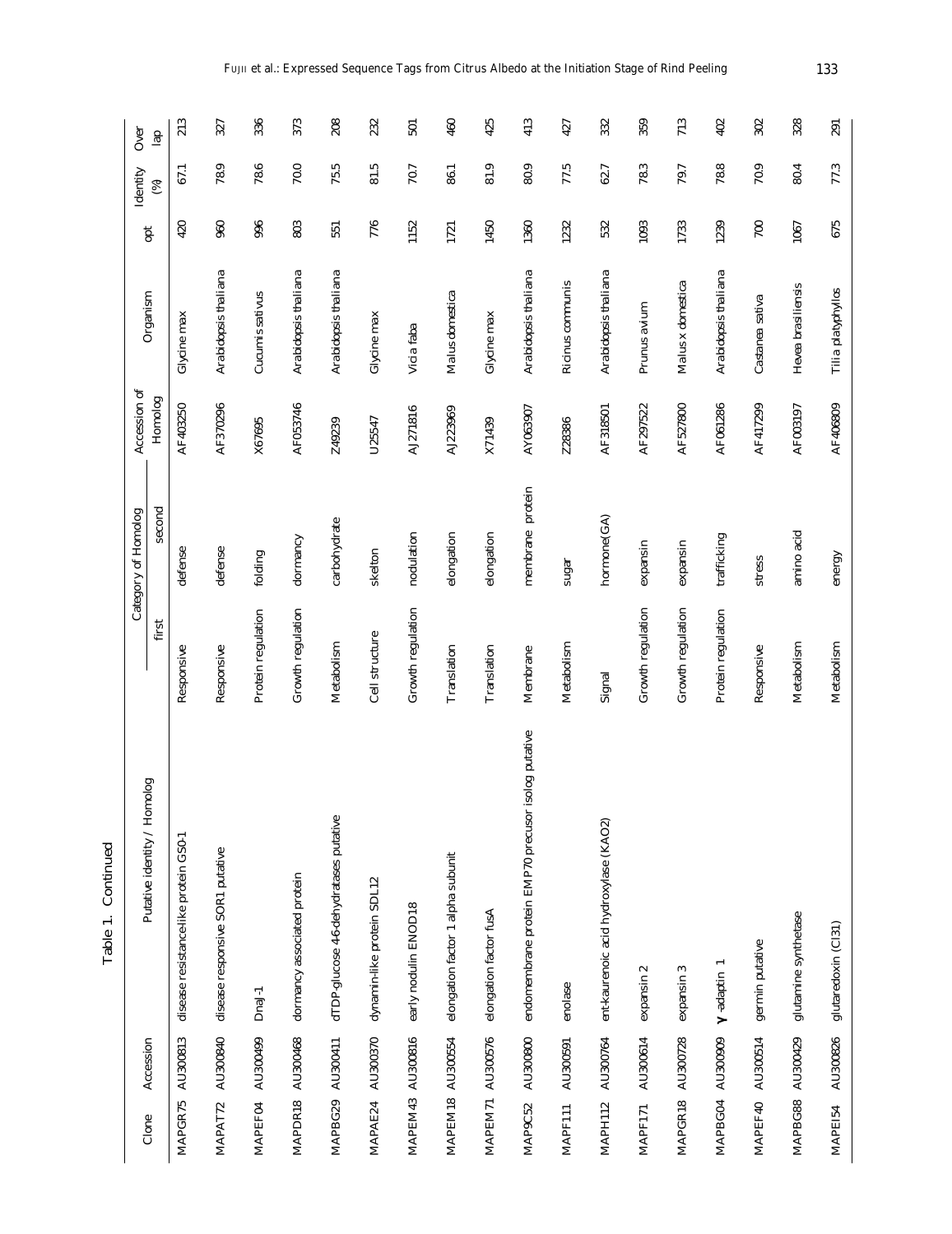| Ξ<br>, |  |
|--------|--|
|        |  |
| Ψ<br>∍ |  |

|                     |           |                                                                                |                          | Category of Homolog | Accession of |                         |      | Identity | Over          |
|---------------------|-----------|--------------------------------------------------------------------------------|--------------------------|---------------------|--------------|-------------------------|------|----------|---------------|
| Clone               | Accession | Putative identity / Homolog                                                    | first                    | second              | Homolog      | Organism                | pt   | 3        | $\frac{1}{2}$ |
| MAPGL46             | AU300691  | GST/GPX)<br>glutathione S-transferase/peroxidase (BI                           | Responsive               | defense             | AF193439     | Lycopersicon esculentum | 1707 | 73.8     | 660           |
| MAPF136             | AU300600  | glutathione-conjugate transporter                                              | Responsive               | defense             | AJ002584     | Arabidopsis thaliana    | 567  | 71.5     | 228           |
| MAPDD53             | AU300912  | glyceraldehyde 3-phosphate dehydrogenase protein putative                      | Metabolism               | energy              | AF348583     | Arabidopsis thaliana    | 579  | 64.6     | 381           |
| MAPGL66             | AU300702  | glycine decarboxylase P protein, a part of glycine cleavage complex Metabolism |                          | amino acid          | X59773       | Pisum sativum           | 1403 | 83.1     | 403           |
| MAPAE88             | AU300913  | glycine-rich protein LeGRP1                                                    | Cell structure cell wall |                     | AY026037     | Lycopersicon esculentum | 459  | 65.8     | 231           |
| MAPDR74             | AU300898  | glyoxalase I (lactoyl-glutathione lyase)                                       | Responsive               | defense/detox       | AJ224520     | Cicer arietinum         | 1796 | 75.5     | 664           |
| MAP9C03             | AU300311  | GTP-binding protein                                                            | Transcription            | G-protein           | D12542       | Pisum sativum           | 636  | 77.7     | 216           |
| MAPGL01             | AU300831  | guanine nucleotide regulatory protein (ran-related GTP-binding<br>protein)     | Transcription            | G-protein           | Z24678       | Vicia faba              | 1643 | 84.4     | 469           |
| MAPGR92             | AU300757  | heat shock protein 70 kD                                                       | Responsive               | stress              | X99197       | Medicago sativa         | 818  | 77.7     | 283           |
| MAPDD13             | AU300433  | heterochromatin protein LHP1                                                   | Cell structure chromatin |                     | AF387639     | Arabidopsis thaliana    | 450  | 78.2     | 147           |
| MAPFF71             | AU300659  | histidine kinase receptor                                                      | Signal                   | protein receptor    | AJ298990     | Fagus sylvatica         | 1216 | 78.3     | 410           |
| MAP <sub>9C12</sub> | AU300850  | histone acetyltransferase                                                      | Cell structure chromatin |                     | AY099684     | Arabidopsis thaliana    | 875  | 78.3     | 286           |
| MAPAE25             | AU300371  | histone H1 putative                                                            | Cell structure chromatin |                     | AY045797     | Arabidopsis thaliana    | 695  | 62.4     | 481           |
| MAPF179             | AU300618  | histone H4                                                                     | Cell structure chromatin |                     | Z79638       | Sesbania rostrata       | 1066 | 78.9     | 374           |
| MAPF109             | AU300590  | HMG beta 1 protein                                                             | egulation<br>Protein     | folding             | Y14072       | Arabidopsis thaliana    | 1119 | 74.5     | 345           |
| MAPEM95             | AU300907  | hormone responsive CS-IAA2                                                     | Responsive               | hormone (auxin)     | AB026822     | Cucumis sativus         | 618  | 64.2     | 402           |
| MAPF155             | AU300893  | hormone responsive Nt-iaa28 deduced protein                                    | Responsive               | hormone(auxin)      | AF123508     | Nicotiana tabacum       | 563  | 92.5     | 133           |
| MAPF147             | AU300810  | hormone responsive-ADR11                                                       | Responsive               | hormone (auxin)     | X69640       | Glycine max             | 1028 | 68.8     | 535           |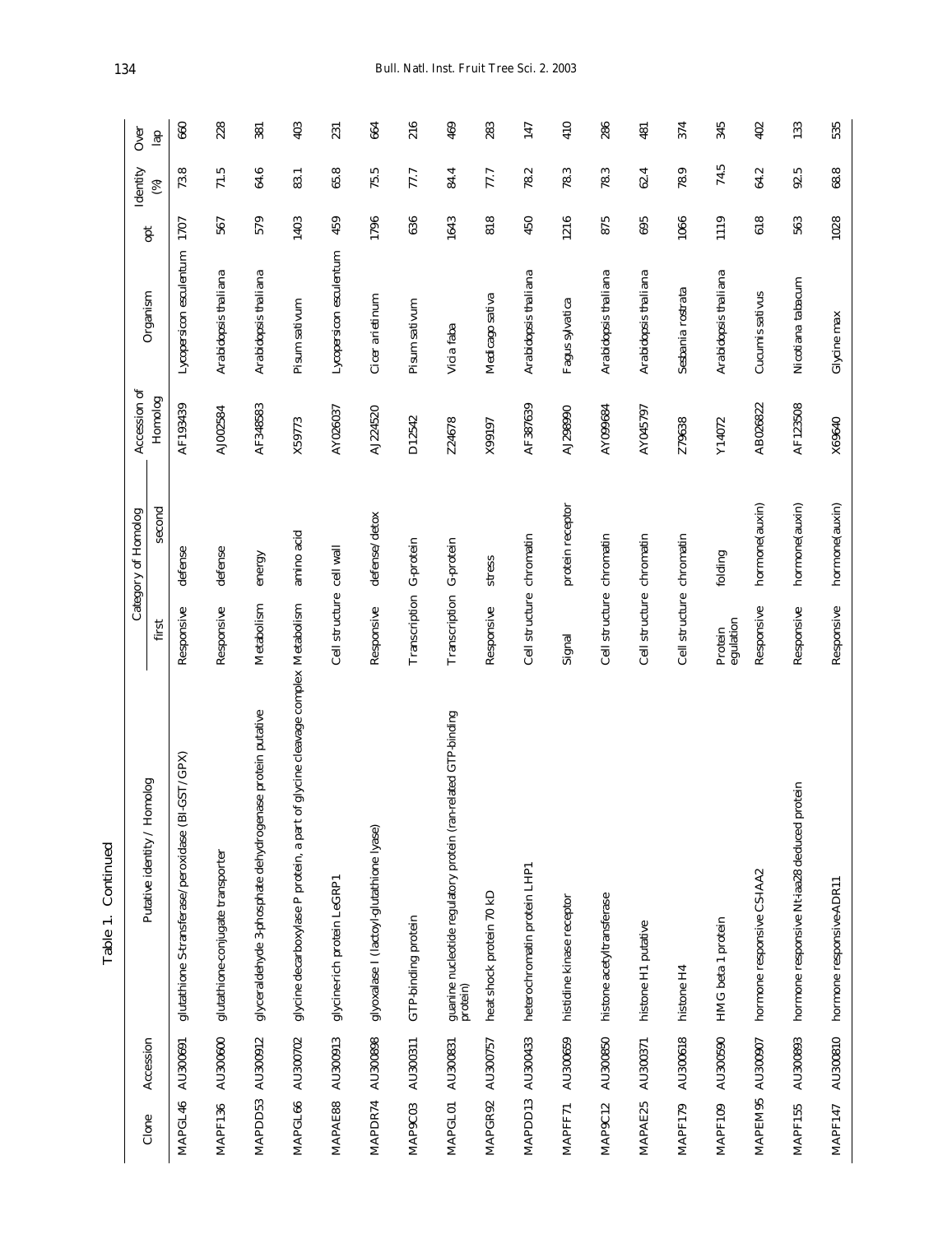| Clone   | Accession        | omolog<br>Putative identity / Ho                         |                       | Category of Homolog                     | Accession of | Organism                    | opt  | Identity      | Over |
|---------|------------------|----------------------------------------------------------|-----------------------|-----------------------------------------|--------------|-----------------------------|------|---------------|------|
|         |                  |                                                          | first                 | second                                  | Homolog      |                             |      | $\circledast$ | lap  |
| MAPAT85 | AU300921         | GAI1)<br>hormone responsive GAI-like protein 1           | Responsive            | hormone                                 | AF378125     | Vitis vinifera              | 407  | 67.8          | 199  |
| MAPH165 |                  | AU300779 IAA-amino acid hydrolase                        | Signal                | hormone                                 | AY074380     | Arabidopsis thaliana        | 537  | 69.5          | 249  |
| MAP9U75 |                  | AU300350 imbibition protein putative                     | Responsive            | stress                                  | AJ271668     | Cicer arietinum             | 620  | 67.1          | 301  |
|         | MAPEM79 AU300821 | importin alpha (LeKAP alpha)                             | Membrane              | transport (nuclear)<br>disease response | AF017252     | Lycopersicon esculentum     | 719  | 77.3          | 238  |
|         | MAP9C10 AU300885 | laminin receptor-like protein (40S ribosomal protein SA) | Translation           | ribosomal                               | U01955       | Arabidopsis thaliana        | 1113 | 77.0          | 381  |
|         | MAPEM68 AU300574 | Lea5 protein                                             | Responsive            | stress                                  | Z46824       | Citrus sinensis             | 1845 | 95.4          | 417  |
| MAPF173 |                  | AU300616 leucine rich repeat                             | Signal                | protein receptor                        | Y07748       | Oryza sativa                | 1505 | 75.6          | 553  |
| MAPEI53 | AU300814         | lipoxygenase(loxC)                                       | Responsive            | defence                                 | U37839       | Lycopersicon esculentum     | 529  | 61.0          | 419  |
| MAPH151 | AU300832         | membrane protein RER1 related to ER retrieval            | regulation<br>Protein | trafficking                             | AB010946     | Arabidopsis thaliana        | 776  | 73.2          | 295  |
| MAPGL03 |                  | AU300669 metallothionein-like protein                    | Responsive            | stress                                  | AF320905     | Citrus unshiu               | 1916 | 98.0          | 400  |
| MAPEI88 | AU300544         | methionine synthase                                      | Metabolism            | amino acid                              | X83499       | Catharanthus roseus         | 723  | 77.1          | 258  |
| MAPH157 | AU300776         | miraculin-like protein                                   | regulation<br>Protein | proteinase                              | AF283533     | Citrus x paradisi           | 3678 | 93.4          | 843  |
| MAPDD55 | AU300448         | mitochondrial F0 ATP synthase D chain                    | Membrane              | ATPase                                  | AJ271469     | Arabidopsis thaliana        | 1370 | 77.3          | 481  |
| MAPF133 | AU300597         | monodehydroascorbate reductase                           | Metabolism            | vitamin                                 | U06461       | Pisum sativum               | 1312 | 78.3          | 461  |
| MAPBG16 | AU300847         | myb-like DNA-binding protein                             | Transcription myb     |                                         | AJ251686     | Catharanthus roseus         | 522  | 70.0          | 243  |
| MAPAE74 | AU300388         | myb-related protein putative                             | Transcription myb     |                                         | AY063912     | Arabidopsis thaliana        | 1006 | 74.1          | 401  |
| MAPF134 | AU300598         | myb-related transcription factor                         | Transcription myb     |                                         | AF161711     | Pimpinella brachycarpa 1332 |      | 67.6          | 735  |
| MAPGR02 |                  | AU300720 nitrilase associated protein NAP16kDa           | Signal                | hormone (IAA)                           | Z96936       | Arabidopsis thaliana        | 476  | 66.4          | 265  |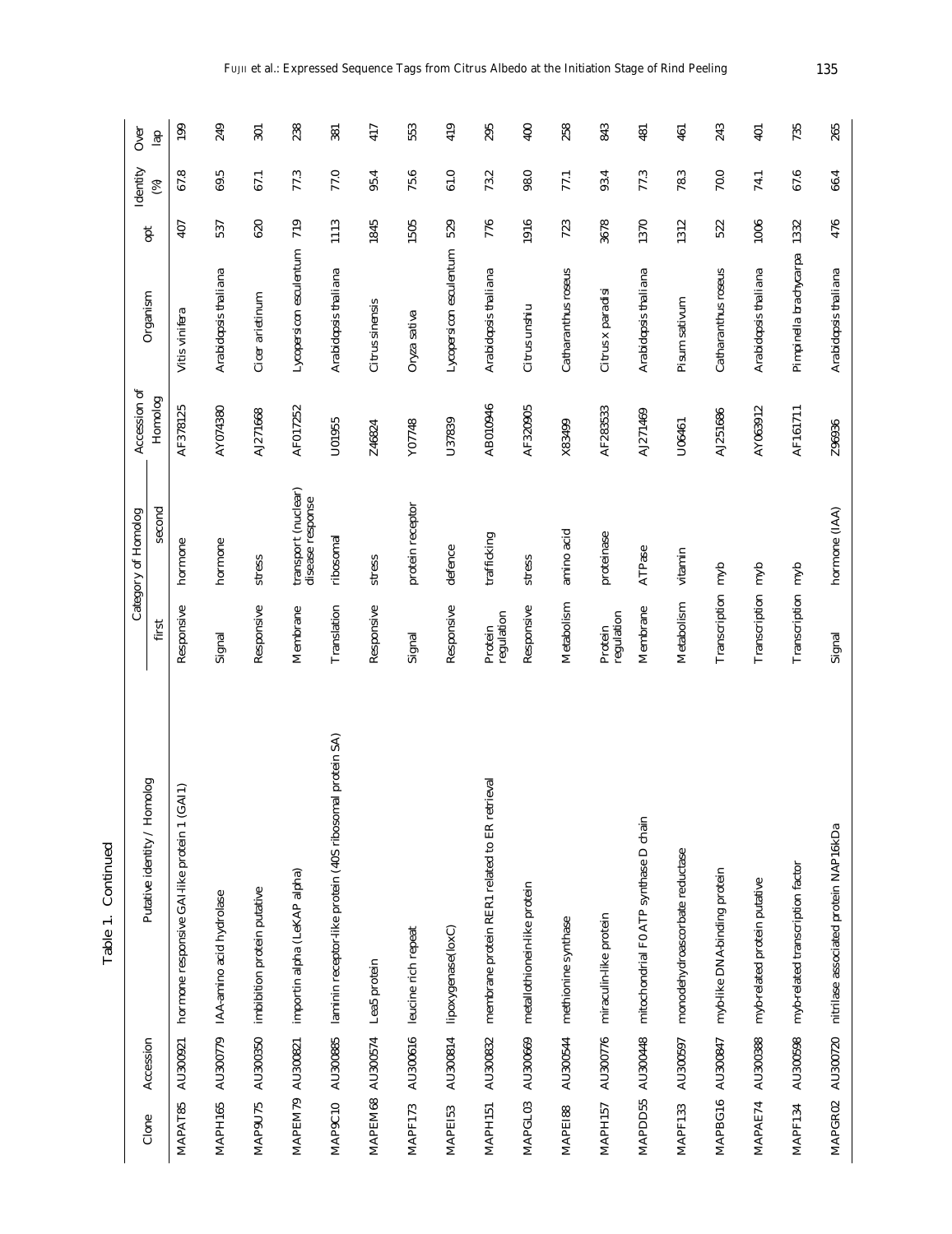| ٦<br>Õ |  |
|--------|--|
|        |  |
|        |  |

|                |           |                                                                                |                          | Category of Homolog  | Accession of |                           |      | Identity      | Over |
|----------------|-----------|--------------------------------------------------------------------------------|--------------------------|----------------------|--------------|---------------------------|------|---------------|------|
| Clone          | Accession | Putative identity / Homolog                                                    | first                    | second               | Homolog      | Organism                  | opt  | $\circledast$ | lap  |
| MAPFF09        | AU300829  | nuclease (nucZe2) bifunctional                                                 | regulation<br>Growth     | senescence           | U90266       | Zinnia elegans            | 718  | 72.6          | 299  |
| MAPEM15        | AU300553  | nucleoside diphosphate kinase                                                  | Metabolism               | nucleic acid         | U50150       | Glycine max               | 1451 | 80.7          | 460  |
| <b>MAPF183</b> | AU300619  | nucleotide sugar epimerase-like protein (F14O13.1)                             | Metabolism               | nucleic acid         | AY062625     | Arabidopsis thaliana      | 496  | 71.0          | 224  |
| MAP9C02        | AU300310  | O-acetylserine (thiol) lyase B                                                 | Metabolism               | amino acid (cystein) | AJ271728     | Arabidopsis thaliana      | 579  | 72.6          | 249  |
| MAPAT89        | AU300905  | S<br>pathogenesis-related protein                                              | Responsive               | defense              | AF154636     | Nicotiana tabacum         | 1462 | 79.1          | 470  |
| MAPFF81        | AU300664  | pathogenesis-related protein PR1 (Ypr1)                                        | Responsive               | defense              | U64806       | Brassica napus            | 401  | 60.5          | 352  |
| MAP9U30        | AU300336  | pectate lyase                                                                  | Cell structure cell wall |                      | AB048260     | Salix gilgiana            | 653  | 79.7          | 217  |
| MAPAE10        | AU300361  | pectin methylesterase                                                          | Cell structure cell wall |                      | Z71753       | Nicotiana plumbaginifolia | 634  | 75.8          | 227  |
| MAPEM60        | AU300570  | pectin acetylesterase                                                          | Cell structure cell wall |                      | X99348       | Vigna radiata             | 717  | 70.5          | 312  |
| MAPGR46        | AU300738  | pectinesterase (PECS-1.1)                                                      | Cell structure cell wall |                      | U82973       | Citrus sinensis           | 1992 | 96.5          | 423  |
| MAPEM84        | AU300584  | permease, possibly related to nucleobase-ascorbate transporter                 | Membrane                 | transporter          | AY093137     | Arabidopsis thaliana      | 566  | 74.4          | 211  |
| MAPFF65        | AU300656  | peroxidase                                                                     | Responsive               | stress               | L08199       | Gossypium hirsutum        | 1577 | 84.9          | 430  |
| MAPGL16        | AU300676  | peroxidase ascorbate cytosolic                                                 | Responsive               | stress               | AF022213     | Fragaria x ananassa       | 679  | 73.7          | 266  |
| MAPEM25        | AU300825  | peroxidase isozyme 40K precursor cationic                                      | Responsive               | stress               | D42065       | Nicotiana tabacum         | 475  | 60.0          | 380  |
| MAPGL85        | AU300712  | TPT precursor, non-green<br>phosphate/triose-phosphate translocator<br>plastid | Metabolism               | sugar                | U13632       | Brassica oleracea         | 409  | 63.2          | 359  |
| MAPEI74        | AU300541  | phosphoenolpyruvate carboxylase (pepc)                                         | Metabolism               | energy               | AF512995     | Citrus junos              | 1520 | 98.1          | 313  |
| MAPDR88        | AU300492  | nding protein<br>photosystem II type I chlorophyll a/b bi                      | Metabolism               | photosystem          | X64459       | Arabidopsis thaliana      | 432  | 69.8          | 222  |
| MAPFF85        | AU300665  | ê<br>plasma membrane intrinsic protein (SIM                                    | Membrane                 | membrane protein     | AF003728     | Arabidopsis thaliana      | 2787 | 78.2          | 930  |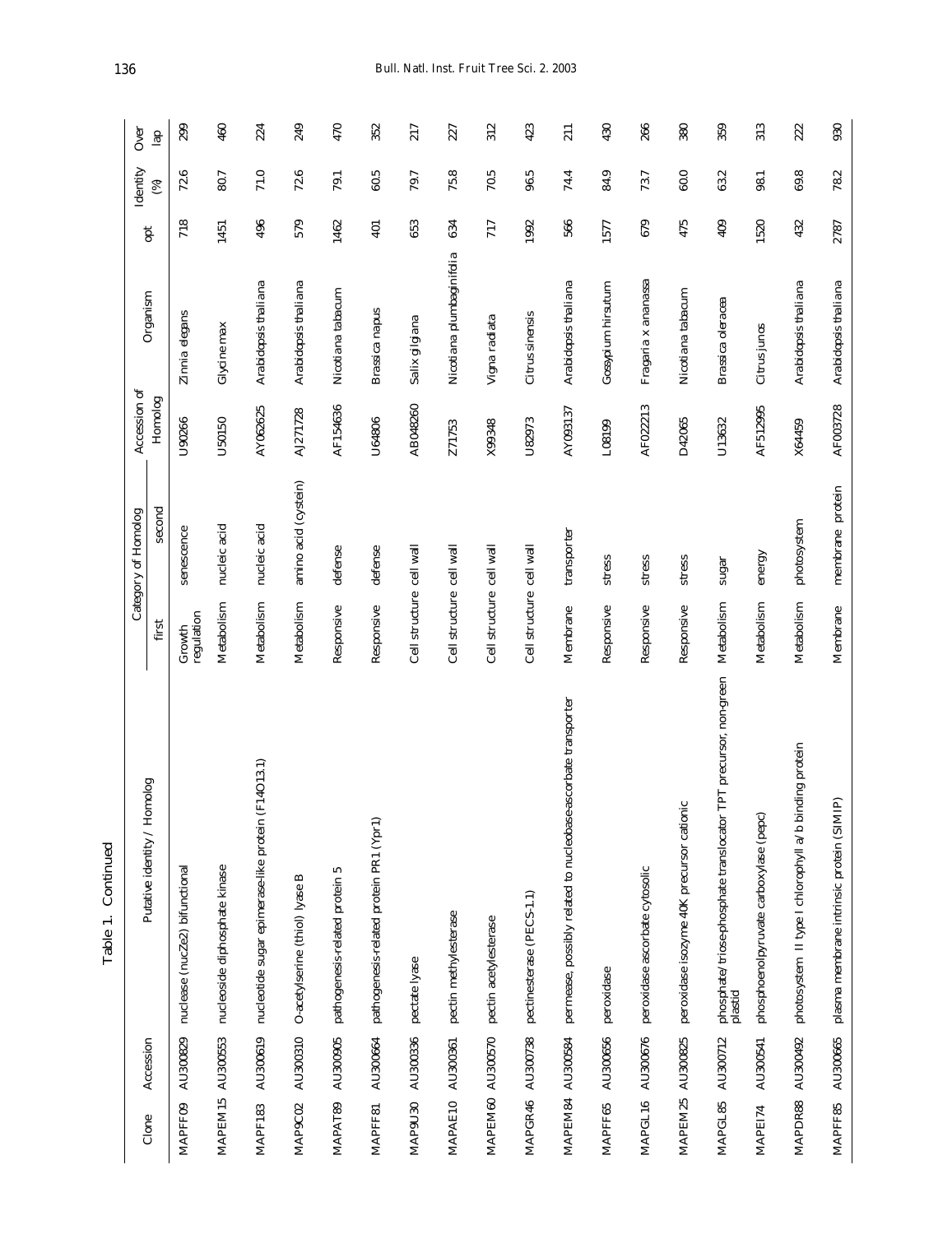| Clone          | Accession        | Putative identity / Homolog                                 |                          | Category of Homolog | Accession of | Organism                | pt   | Identity | Over |
|----------------|------------------|-------------------------------------------------------------|--------------------------|---------------------|--------------|-------------------------|------|----------|------|
|                |                  |                                                             | first                    | second              | Homolog      |                         |      | 3        | 르    |
| MAPFF47        | AU300851         | rsor (Psrp-3)<br>plastid-specific ribosomal protein 3 precu | Translation              | ribosomal           | AF239218     | Spinacia oleracea       | 898  | 66.4     | 533  |
| MAPFF19        | AU300802         | poly(A)-binding protein (PABP)                              | Translation              | mRNA stability      | AF190655     | Nicotiana tabacum       | 1327 | 79.1     | 431  |
| MAP9U96        | AU300356         | polygalacturonase isoenzyme 1 beta subunit                  | Cell structure cell wall |                     | U63373       | Arabidopsis thaliana    | 585  | 59.8     | 423  |
| MAPAE05        | AU300894         | polyubiquitin (ubq4)                                        | regulation<br>Protein    | proteolysis         | U33014       | Arabidopsis thaliana    | 1511 | 83.4     | 430  |
| MAPF167        | AU300612         | polyubiquitin (ubq8)                                        | regulation<br>Protein    | proteolysis         | L05917       | Arabidopsis thaliana    | 840  | 64.8     | 486  |
| <b>MAPGR01</b> | AU300719         | polyubiquitin rub1                                          | regulation<br>Protein    | proteolysis         | X76064       | Oryza sativa            | 1633 | 85.7     | 434  |
| MAPAE26        | AU300857         | proline rich protein, TPRP-F1                               | Cell structure cell wall |                     | X61395       | Lycopersicon esculentum | 739  | 64.1     | 473  |
| MAPDR59        | AU300484         | proteasome (26S) beta subunit                               | regulation<br>Protein    | proteolysis         | D78172       | Spinacia oleracea       | 591  | 70.8     | 243  |
|                | MAPDD40 AU300791 | <b>HdS</b><br>proteasome (26S) subunit 4-like protein       | regulation<br>Protein    | proteolysis         | AJ291500     | Brassica napus          | 949  | 75.6     | 356  |
| MAPGL88        | AU300714         | protein kinase (fl-E6)                                      | regulation<br>Protein    | PK                  | AF218378     | Gossypium hirsutum      | 416  | 59.3     | 376  |
| MAPFF11        | AU300630         | protein kinase Ndr kinase                                   | regulation<br>Protein    | PK                  | AB047278     | Arabidopsis thaliana    | 496  | 67.4     | 239  |
| MAPGR17        | AU300727         | protein kinase Ptil kinase-like protein (Pti1a)             | Responsive               | defense             | AF249317     | Glycine max             | 923  | 80.8     | 286  |
| MAPGL48        | AU300692         | protein kinase-like protein                                 | regulation<br>Protein    | PK                  | AY099731     | Arabidopsis thaliana    | 433  | 65.0     | 254  |
| MAPAE85        | AU300392         | protein phosphatase 2C putative                             | regulation<br>Protein    | phosphatase         | AY050873     | Arabidopsis thaliana    | 906  | 73.0     | 348  |
| MAPDD90        | AU300827         | proteinase nClpP4 (nuclear encoded ClpP4)                   | regulation<br>Protein    | proteinase          | AB022329     | Arabidopsis thaliana    | 674  | 64.7     | 394  |
| MAPDD35        | AU300441         | psaG Photosystem I subunit V precursor                      | Metabolism               | photosystem         | AJ245630     | Arabidopsis thaliana    | 1202 | 70.3     | 583  |
| MAPGR71        | AU300843         | psbO mRNA for oxygen evolving enhancer protein 1 precursor  | Metabolism               | photosystem         | AB043960     | Bruguiera gymnorrhiza   | 797  | 78.5     | 265  |
| MAPGR11        | AU300726         | pyruvate decarboxylase                                      | Metabolism               | energy              | AF193791     | Fragaria x ananassa     | 1866 | 81.9     | 570  |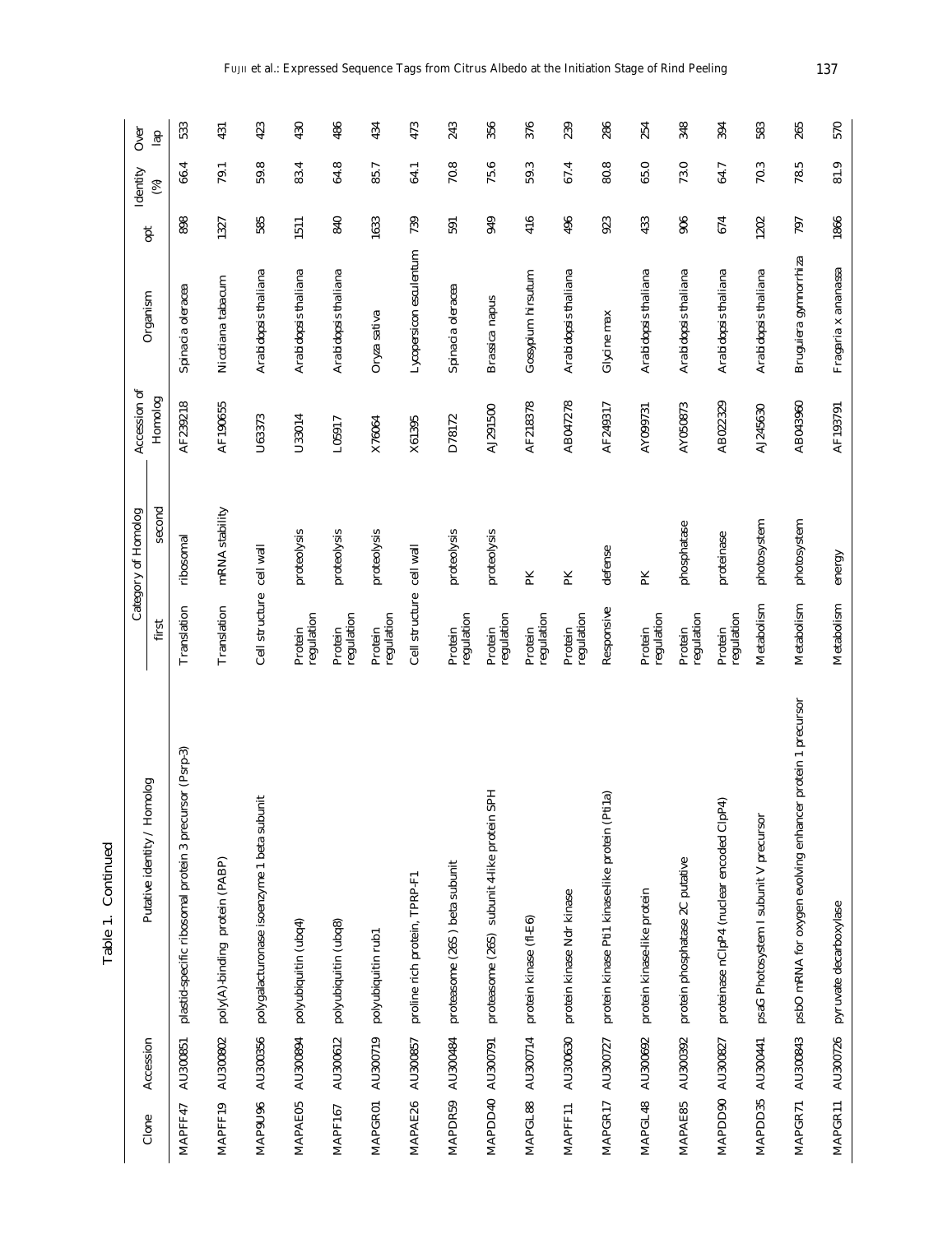| ${\it Cone}$     | Accession | Putative identity / Homolog                         |               | Category of Homolog          | Accession of | Organism             | opt  | Identity | Over          |
|------------------|-----------|-----------------------------------------------------|---------------|------------------------------|--------------|----------------------|------|----------|---------------|
|                  |           |                                                     | first         | second                       | Homolog      |                      |      | ⊛        | $\frac{1}{2}$ |
| MAPEM48 AU300803 |           | QM family gene (60S ribosomal protein L10)          | Translation   | ribosomal                    | AB001891     | Solanum melongena    | 2124 | 80.6     | 654           |
| MAPEI72          |           | AU300540 raffinose synthase                         | Metabolism    | sugar                        | E25448       | Glycine max          | 984  | 76.4     | 348           |
| MAP9U94          | AU300355  | ran GTPase activating protein                       |               | Transcription nuclear import | AF215731     | Medicago sativa      | 770  | 68.7     | 364           |
| MAPFF33          | AU300908  | RD2 protein, responsive to desiccation              | Responsive    | stress                       | AB039925     | Arabidopsis thaliana | 544  | 72.4     | 221           |
| MAPDR38          | AU300478  | receptor-kinase isolog putative                     | Signal        | protein receptor             | AY056128     | Arabidopsis thaliana | 854  | 73.9     | 322           |
|                  |           | MAPEM04 AU300849 receptor-like LRR protein kinase   | Signal        | protein receptor             | M84660       | Arabidopsis thaliana | 630  | 62.3     | 477           |
| MAPAT67          | AU300397  | receptor-like protein kinase (RLK)                  | Signal        | protein receptor             | AF149037     | Prunus dulcis        | 861  | 79.2     | 288           |
| MAPGR89          | AU300790  | receptor-like protein kinase (WRK)                  | Responsive    | defense                      | AB073628     | Nicotiana tabacum    | 1762 | 71.5     | 758           |
| MAPGR49          |           | AU300740 ribonucleoprotein-like                     | Group protein |                              | AY136466     | Arabidopsis thaliana | 749  | 63.9     | 451           |
| MAPEF47          | AU300516  | ribosomal protein small subunit 4e                  | Translation   | ribosomal                    | X79300       | Gossypium hirsutum   | 1404 | 84.0     | 393           |
| MAPFF27          | AU300638  | ribosomal (40S) protein                             | Translation   | ribosomal                    | AY054622     | Arabidopsis thaliana | 718  | 79.6     | 230           |
| MAPF166          | AU300611  | ribosomal (40S) protein S15 (Sb23) probable         | Translation   | ribosomal                    | AF051217     | Picea mariana        | 1319 | 80.7     | 436           |
| MAPFF29          | AU300639  | ribosomal (40S) protein S5 putative                 | Translation   | ribosomal                    | AY045846     | Arabidopsis thaliana | 960  | 72.1     | 408           |
| MAPAE78          | AU300390  | putative<br>ribosomal (50S) protein L28 chloroplast | Translation   | ribosomal                    | AY072373     | Arabidopsis thaliana | 595  | 68.6     | 296           |
| MAPAE13          | AU300363  | ribosomal (50S) protein L29 putative                | Translation   | ribosomal                    | AY045966     | Arabidopsis thaliana | 960  | 62.8     | 651           |
| MAPDR10          | AU300465  | (rib 60S)<br>ribosomal (60S) protein                | Translation   | ribosomal                    | AJ278460     | Juglans regia        | 994  | 71.2     | 425           |
| MAPFF80          | AU300663  | $\mathbf{L}^2$<br>ribosomal (60S) protein           | Translation   | ribosomal                    | X62500       | Nicotiana tabacum    | 1154 | 77.7     | 382           |
| MAPFF50          | AU300649  | ribosomal (60S) protein L37 putative                | Translation   | ribosomal                    | AF370216     | Arabidopsis thaliana | 847  | 81.4     | 296           |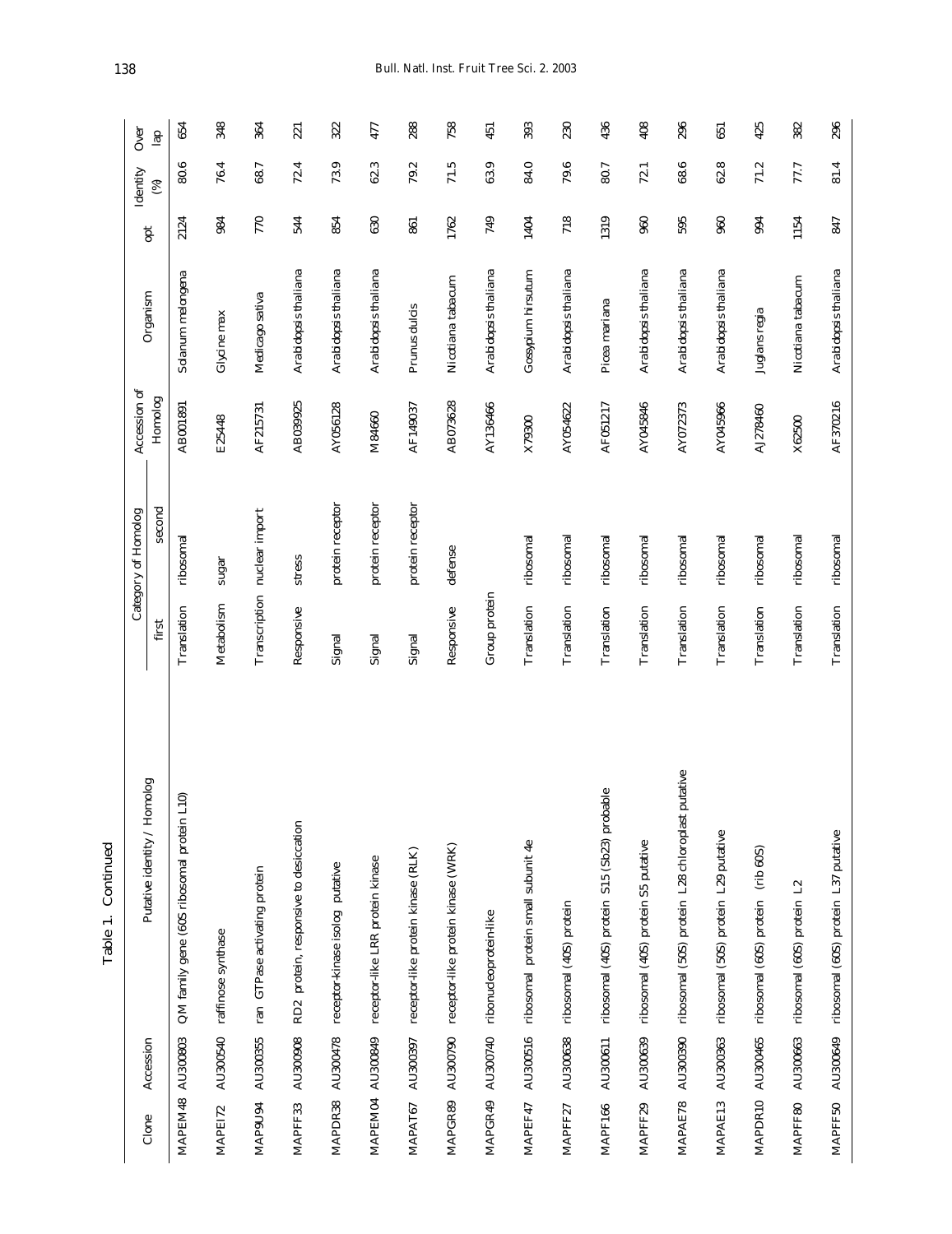|                     |                  |                                                  |                           | Category of Homolog        | Accession of |                       |      | Identity | Over          |
|---------------------|------------------|--------------------------------------------------|---------------------------|----------------------------|--------------|-----------------------|------|----------|---------------|
| Clone               | Accession        | golomo<br>Putative identity / H                  | first                     | second                     | Homolog      | Organism              | pt   | ⊛        | $\frac{a}{2}$ |
| MAPGR28             |                  | AU300730 ribosomal protein L17 (rpl17)           | Translation               | ribosomal                  | AF034948     | Zea mays              | 805  | 77.3     | 269           |
| MAP9C49             |                  | AU300326 ribosomal protein L17-1                 | Translation               | ribosomal                  | AF264022     | Poa secunda           | 1447 | 69.5     | 656           |
| MAPGL62             |                  | AU300700 ribosomal protein L19                   | Translation               | ribosomal                  | Z31720       | Nicotiana tabacum     | 2095 | 76.5     | 761           |
| MAPBG72             |                  | AU300424 ribosomal protein L26 like              | Translation               | ribosomal                  | D78495       | Brassica rapa         | 1295 | 72.5     | 523           |
| MAPGR47             |                  | AU300739 ribosomal protein L5 putative           | Translation               | ribosomal                  | AY056194     | Arabidopsis thaliana  | 441  | 72.5     | 171           |
| MAPAE16             | AU300365         | ribosomal protein S14 (rps14)                    | Translation               | ribosomal                  | AF026079     | Lupinus luteus        | 1423 | 78.3     | 425           |
| MAPEM51             | AU300563         | ribosomal protein S24 40S                        | Translation               | ribosomal                  | AF298769     | Zea mays              | 1147 | 69.7     | 554           |
| MAP9U44             | AU300340         | ribosomal protein S6 (rps6 gene)                 | Translation               | ribosomal                  | AJ277533     | Asparagus officinalis | 2395 | 76.6     | 824           |
| MAP <sub>9U10</sub> | AU300332         | ribosomal protein S8                             | Translation               | ribosomal                  | U64436       | Zea mays              | 827  | 70.6     | 361           |
| MAPEM64             | AU300571         | ribosomal protein L23                            | Translation               | ribosomal                  | AF349961     | Daucus carota         | 900  | 74.9     | 351           |
| MAPF107             | AU300805         | RING zinc finger ankyrin protein putative        | Transcription zinc finger |                            | AY042842     | Arabidopsis thaliana  | 540  | 67.4     | 258           |
| MAPF139             | AU300601         | RNA helicase DRH1                                |                           | Transcription RNA helicase | AY062591     | Arabidopsis thaliana  | 983  | 76.3     | 334           |
| MAPFF15             | AU300631         | RNA helicase ATP-dependent putative              |                           | Transcription RNA helicase | AY091050     | Arabidopsis thaliana  | 614  | 68.5     | 289           |
| MAP9C42             | AU300793         | RSP ribosome sedimenting protein                 | Translation               | ribosomal                  | AB021873     | Pisum sativum         | 482  | 61.9     | 391           |
| MAP9C55             | AU300819         | S-adenosyl-homocysteine hydrolase (SHH)          | Metabolism                | energy                     | M81885       | Petroselinum crispum  | 555  | 78.3     | 198           |
| MAPH176             | AU300782         | S-adenosyl-1-methionine decarboxylase proenzyme  | Metabolism                | energy                     | U12573       | Catharanthus roseus   | 629  | 84.3     | 178           |
| MAPGL26             | AU300683         | S-adenosyl-methinonine synthetase                | Metabolism                | energy                     | AJ277206     | Camellia sinensis     | 2486 | 82.6     | 748           |
|                     | MAPAE80 AU300391 | serine carboxypeptidase precursor (SCP) putative | regulation<br>Protein     | proteinase                 | AY072822     | Gossypium hirsutum    | 948  | 71.6     | 405           |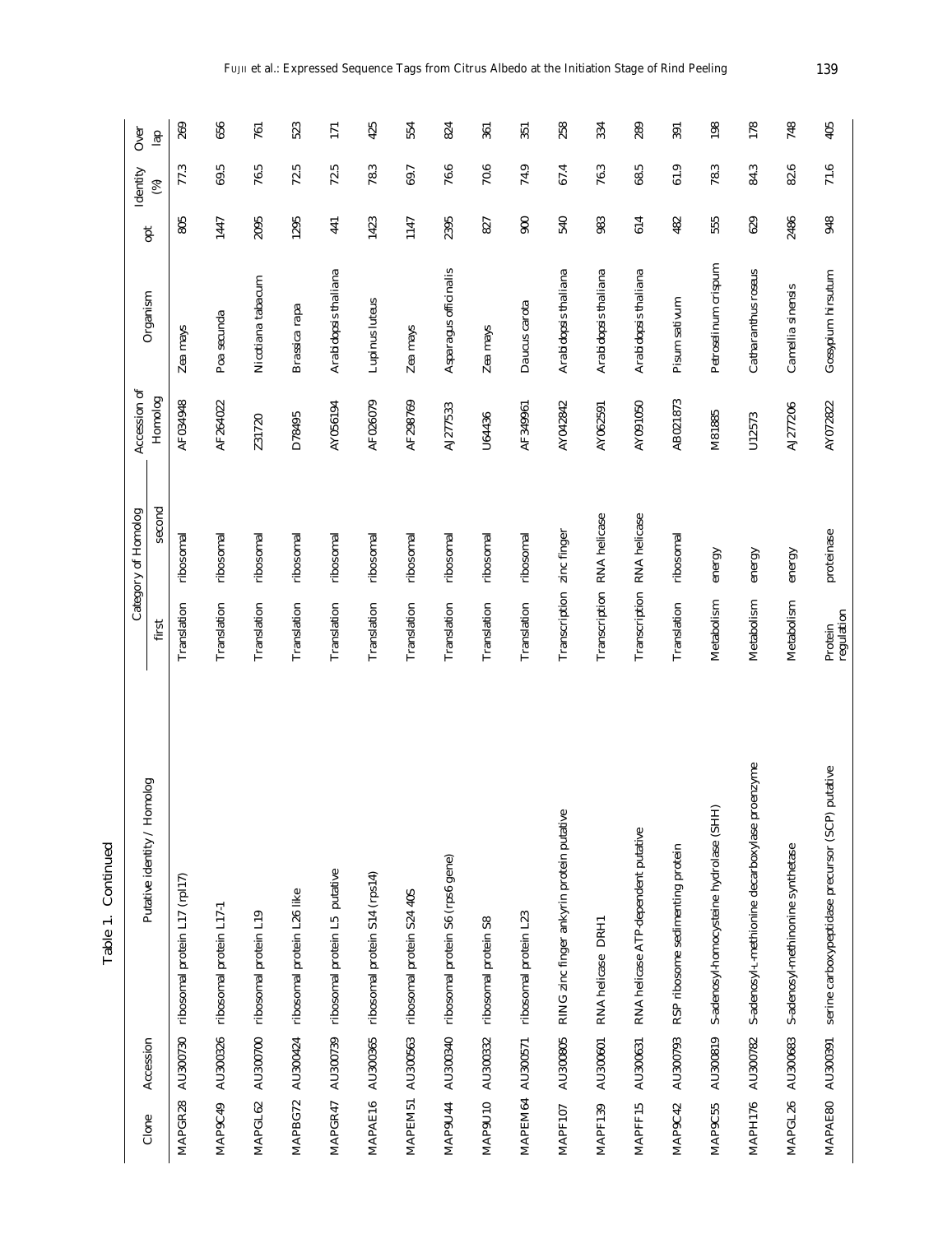| Clone          | Accession        | Putative identity / Homolog                                  |                       | Category of Homolog | Accession of | Organism                         | pti  | Identity | Over           |
|----------------|------------------|--------------------------------------------------------------|-----------------------|---------------------|--------------|----------------------------------|------|----------|----------------|
|                |                  |                                                              | first                 | second              | Homolog      |                                  |      | ⊛        | $\frac{1}{10}$ |
| MAP9U71        | AU300806         | serine palmitoyltransferase                                  | Metabolism            | amino acid          | AJ242659     | Solanum tuberosum                | 878  | 71.3     | 391            |
| MAPFF87        | AU300667         | serine protease                                              | regulation<br>Protein | proteinase          | X98929       | Lycopersicon esculentum 1913     |      | 69.1     | 895            |
| <b>MAPF178</b> | AU300920         | serine/threonine protein kinase-like protein                 | regulation<br>Protein | proteinase          | AY062765     | Arabidopsis thaliana             | 641  | 73.1     | 253            |
|                | MAPDD42 AU300901 | SF16 pollen specific gene putative                           | Morphogenesis         | pollen              | AY099822     | Arabidopsis thaliana             | 680  | 78.0     | 223            |
| MAPFF73        | AU300844         | factor SigB                                                  | Transcription         | Ë                   | AB019943     | Arabidopsis thaliana             | 532  | 67.3     | 272            |
| MAPGL92        | AU300717         | sinapyl alcohol dehydrogenase                                | Cell structure        | lignin              | AF273256     | Populus tremuloides              | 1189 | 79.8     | 371            |
| MAPAE58        | AU300384         | small GTP-binding protein                                    | Transcription         | G-protein           | Z49902       | Pisum sativum                    | 909  | 73.0     | 381            |
| MAPGL10        | AU300673         | small GTP-binding protein rab-type                           | Transcription         | G-protein           | AB024994     | Cicer arietinum                  | 895  | 76.1     | 326            |
| MAP9C07        | AU300313         | splicing factor (ORF1) putative                              | Transcription         | splicing            | AJ299058     | Cicer arietinum                  | 590  | 80.6     | 181            |
| MAP9C48        | AU300325         | starch synthase granule-bound                                | Metabolism            | carbohydrate        | AF097922     | Astragalus membranaceus 1129     |      | 75.1     | 410            |
| MAPFF18        | AU300836         | stearoyl-acyl-carrier protein desaturase                     | Metabolism            | lipid               | M59857       | Ricinus communis                 | 1287 | 80.2     | 405            |
| MAPAT92        | AU300402         | stress responsive phi-1 protein putative                     | Responsive            | stress              | AF326891     | Arabidopsis thaliana             | 435  | 76.7     | 150            |
| MAPF104        | AU300903         | stress responsive-SRG1                                       | Responsive            | stress              | X79052       | Arabidopsis thaliana             | 437  | 66.0     | 244            |
| MAPFF42        | AU300645         | subtilisin serine protease putative                          | regulation<br>Protein | proteinase          | AY051009     | Arabidopsis thaliana             | 533  | 69.3     | 238            |
| MAPGL64        | AU300701         | sucrose synthase CitSUSA                                     | Metabolism            | $s$ ugar            | AB022091     | Citrus unshiu                    | 1373 | 94.7     | 304            |
| <b>MAPF176</b> | AU300617         | suppressor of K+ transport growth defect-like protein (SKD1) | Membrane              | transport           | AF165422     | Mesembryanthemum<br>crystallinum | 1408 | 85.3     | 380            |
| MAPH194        | AU300789         | synaptobrevin-related protein (SAR1)                         | regulation<br>Protein | trafficking         | M90418       | Arabidopsis thaliana             | 983  | 70.7     | 427            |
| MAPGR74        | AU300750         | TFIIH p44/SSL1-like protein                                  | Transcription         | Ë                   | AF499443     | Arabidopsis thaliana             | 862  | 76.4     | 296            |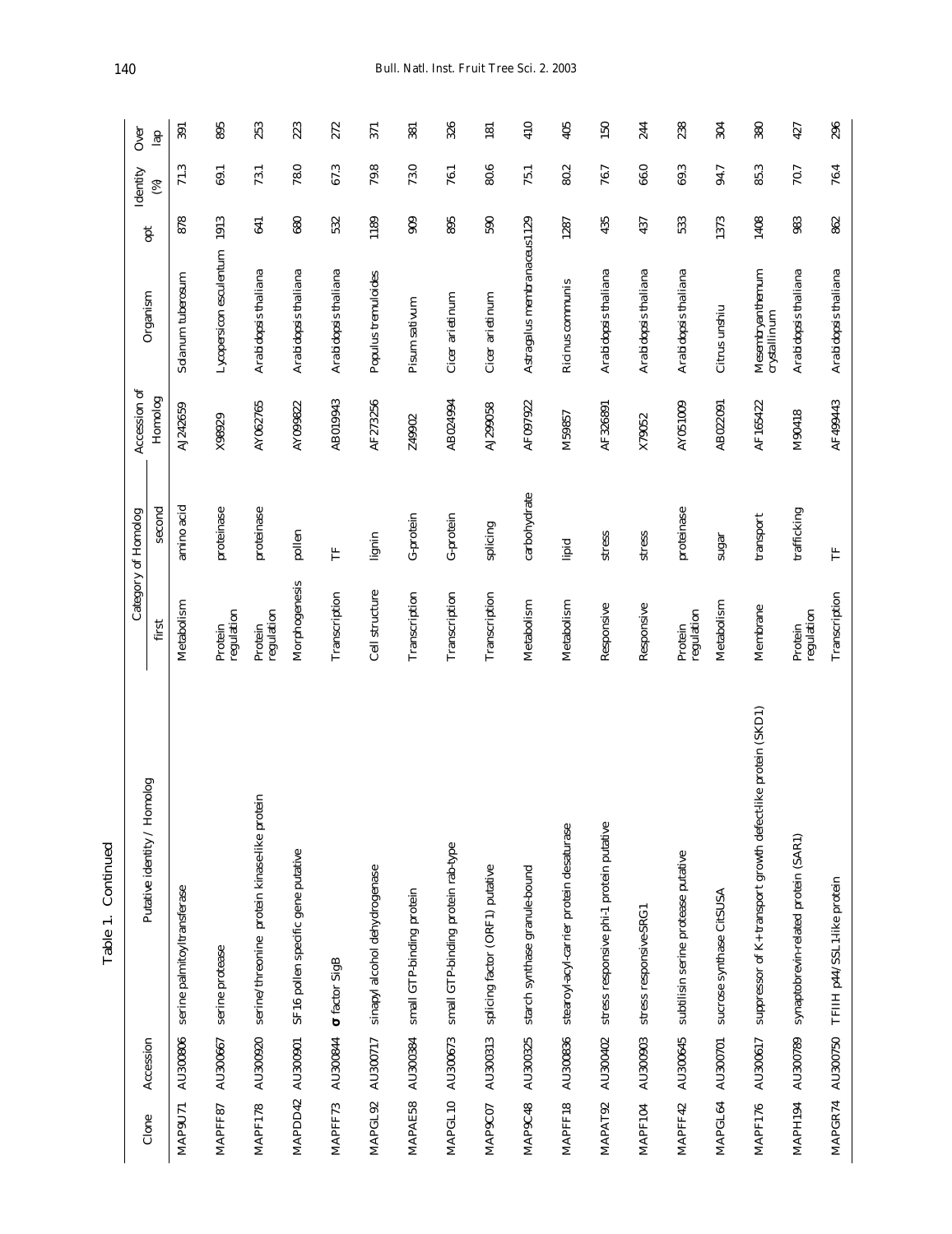| Clone   | Accession          | Putative identity / Homolog                                    |                       | Category of Homolog | Accession of | Organism                    | opt  | Identity | Over          |
|---------|--------------------|----------------------------------------------------------------|-----------------------|---------------------|--------------|-----------------------------|------|----------|---------------|
|         |                    |                                                                | first                 | second              | Homolog      |                             |      | ⊛        | $\frac{1}{2}$ |
| MAPFF53 |                    | AU300651 thioredoxin                                           | Metabolism            | energy              | Z70677       | Ricinus communis            | 1267 | 80.9     | 404           |
| MAPEI40 |                    | AU300532 threonine synthase                                    | Metabolism            | amino acid          | AF082894     | Solanum tuberosum           | 740  | 69.9     | 346           |
| MAPH168 |                    | AU300780 transaldolase (TAL)                                   | Metabolism            | $s$ ugar            | AF184164     | Lycopersicon esculentum     | 465  | 73.9     | 180           |
| MAPGR34 |                    | AU300733 transcription factor KAP-2                            | Transcription         | TF / CHS            | AF293343     | Medicago truncatula         | 1037 | 77.6     | 340           |
| MAPGR60 |                    | AU300744 translation initiation factor                         | Translation           | initiation          | AF098672     | Brassica oleracea           | 1184 | 81.6     | 358           |
| MAPGL73 |                    | AU300707 translational elongation factor Tu (tufA) chloroplast | Translation           | elongation          | AF234537     | Pelargonium graveolens 1008 |      | 77.0     | 378           |
| MAPEF57 |                    | AU300521 translationally controlled tumor protein (TCTP)       | regulation<br>Growth  | cell cycle          | AF091455     | Hevea brasiliensis          | 1907 | 83.1     | 568           |
| MAPFF10 |                    | putative<br>AU300906 transporter MATE efflux family protein    | Membrane              | transporter         | AF360254     | Arabidopsis thaliana        | 592  | 64.9     | 353           |
| MAPEF14 |                    | AU300928 triosphosphate isomerase                              | Metabolism            | sugar               | J04121       | Coptis japonica             | 1161 | 82.7     | 336           |
| MAPFF62 | AU300655 ubiquitin |                                                                | regulation<br>Protein | proteolysis         | X67957       | Arabidopsis thaliana        | 1150 | 80.3     | 356           |
| MAPF115 |                    | AU300593 ubiquitin activating enzyme E1 (ECR1) putative        | regulation<br>Protein | proteolysis         | AF051135     | Arabidopsis thaliana        | 1222 | 78.6     | 392           |
| MAPGR03 |                    | AU300721 ubiquitin conjugating enzyme (UBC4)                   | regulation<br>Protein | proteolysis         | L29077       | Pisum sativum               | 1770 | 78.1     | 603           |
| MAPFF44 |                    | AU300647 ubiquitin extension protein UBQ1putative              | regulation<br>Protein | proteolysis         | AY035148     | Arabidopsis thaliana        | 1298 | 85.1     | 397           |
| MAPAE81 |                    | AU300879 ubiquitin SMT3 protein                                | regulation<br>Protein | proteolysis         | X99609       | Arabidopsis thaliana        | 818  | 82.6     | 235           |
| MAPF149 |                    | AU300604 ubiquitin/ribosomal protein 27a (Ubi)                 | regulation<br>Protein | proteolysis         | AF298826     | Prunus avium                | 1787 | 89.9     | 436           |
| MAPE133 | AU300530           | UDP-glucose dehydrogenase                                      | Metabolism            | sugar               | U53418       | Glycine max                 | 1200 | 83.8     | 339           |
| MAPGL77 | AU300824           | UMP synthase (pyr5-6)                                          | Metabolism            | energy              | U22260       | Nicotiana tabacum           | 541  | 72.9     | 218           |
|         |                    | MAPDD60 AU300452 vacuolar H <sup>+</sup> -ATPase subunit E     | Membrane              | ATPase              | AF165939     | Citrus limon                | 1717 | 97.7     | 356           |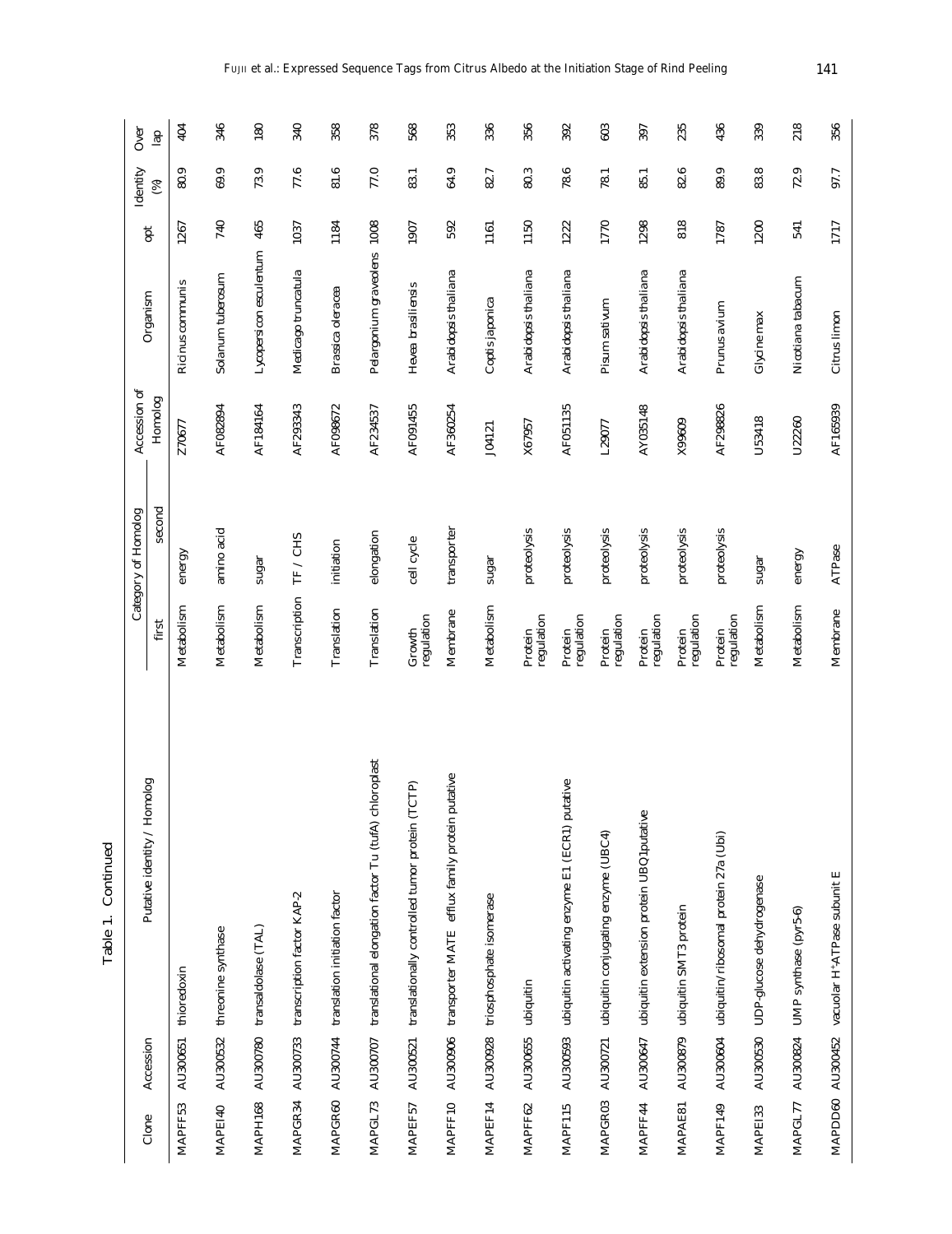|                 |                                                                                 |                           | Category of Homolog | Accession of |                                  |      | $\begin{tabular}{ll} \textbf{Identity} & Over \\ & (%) & \textbf{1}_{22} \\ \end{tabular}$ |                 |
|-----------------|---------------------------------------------------------------------------------|---------------------------|---------------------|--------------|----------------------------------|------|--------------------------------------------------------------------------------------------|-----------------|
| Clone Accession | Putative identity / Homolog                                                     | fіrst                     | second              | Homolog      | Organism                         |      |                                                                                            |                 |
|                 | MAPGL06 AU300671 vacuolar H+pyrophosphatase (vp1)                               | Membrane                  | transporter         | AF367446     | Prunus persica                   | 495  | 85.4                                                                                       | 431             |
|                 | MAPGL74 AU300708 vitronectin-like adhesion protein (elongation factor-1 alpha)  | Translation               | elongation          | J04632       | Nicotiana tabacum                | 734  | 71.9                                                                                       | 334             |
|                 | MAPEM39 AU300558 water channel protein                                          | Membrane                  | membrane protein    | J73467       | Mesembryanthemum<br>crystallinum | 1220 | 77.8                                                                                       | 427             |
|                 | MAP9C39 AU300320 xyloglucan endotransglycosylase-related protein XTR-7 putative | Cell structure cell wall  |                     | J43489       | Arabidopsis thaliana             | 530  | 65.8                                                                                       | $\frac{310}{2}$ |
|                 | MAPAE93 AU300919 zinc-finger C2H2 protein SERRATE (SE)                          | Transcription             | zinc finger         | AF311221     | Arabidopsis thaliana             | 805  | 69.0                                                                                       | 277             |
|                 | to cell death<br>MAPAE17 AU300817 zinc-finger protein Lsd1 negative regulator   | Transcription zinc finger |                     | U87833       | Arabidopsis thaliana             | 552  | 63.8                                                                                       | 345             |
|                 |                                                                                 |                           |                     |              |                                  |      |                                                                                            |                 |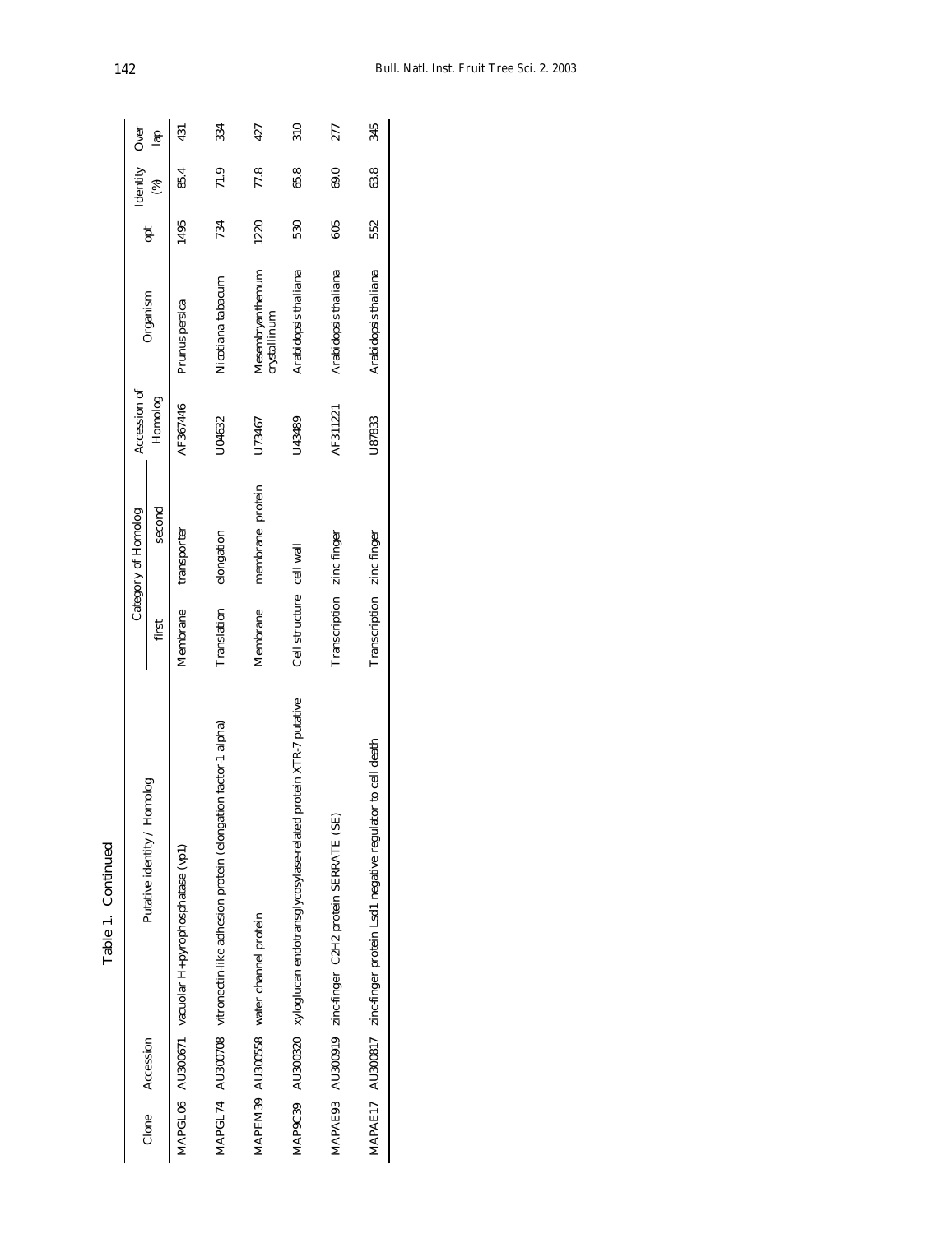Table 2. Functional classification of *C. unshiu* fruit ESTs from albedo at initiation stage of rind peeling. The ESTs that had sequence similarity to known genes were classified based on their biological functions.

|                             | Classification based on biological function | Number of<br><b>ESTs</b> with<br>matches<br>$(non-$<br>redundant) | Number of<br><b>ESTs</b> with<br>matches<br>(redundant) |                     | Classification based on biological function | Number of<br><b>ESTs</b> with<br>matches<br>$(non-$<br>redundant) | Number of<br><b>ESTs</b> with<br>matches<br>(redundant) |
|-----------------------------|---------------------------------------------|-------------------------------------------------------------------|---------------------------------------------------------|---------------------|---------------------------------------------|-------------------------------------------------------------------|---------------------------------------------------------|
| Metabolism                  |                                             | 55                                                                | 59                                                      | Responsive          |                                             | 68                                                                | 95                                                      |
|                             | Photo/electron                              | 16                                                                | 16                                                      |                     | Defense                                     | 14                                                                | 15                                                      |
|                             | Sugar/carbohydrate                          | 14                                                                | 16                                                      |                     | Hormone                                     | $5\phantom{.0}$                                                   | $\overline{7}$                                          |
|                             | Amino acid                                  | 6                                                                 | 6                                                       |                     | <b>Stress</b>                               | 49                                                                | 73                                                      |
|                             | Nucleic acid                                | 4                                                                 | 4                                                       | Transcription       |                                             | 19                                                                | 19                                                      |
|                             | Vitamin                                     | 3                                                                 | 3                                                       |                     | Zinc finger                                 | 4                                                                 | $\overline{\mathbf{4}}$                                 |
|                             | Lipid                                       | 4                                                                 | 4                                                       |                     | G-protein                                   | 5                                                                 | 5                                                       |
|                             | Secondary                                   | 8                                                                 | 10                                                      |                     | Myb                                         | 3                                                                 | 3                                                       |
| Cell structure<br>Cell wall |                                             | 36                                                                | 39                                                      |                     | TF                                          | 3                                                                 | 3                                                       |
|                             |                                             | 20                                                                | 21                                                      |                     | Helicase                                    | 2                                                                 | $\overline{2}$                                          |
|                             | <b>Skelton</b>                              | 5                                                                 | $\sqrt{5}$                                              |                     | Nuclear transport                           | 1                                                                 | 1                                                       |
|                             | Lignin                                      | 3                                                                 | 4                                                       |                     | Splicing                                    | 1                                                                 | 1                                                       |
|                             | Chromatin                                   | 8                                                                 | 9                                                       | <b>Translation</b>  |                                             | 36                                                                | 43                                                      |
| Membrane                    |                                             | 21                                                                | 26                                                      |                     | <b>Initiation</b> factor                    | $\boldsymbol{2}$                                                  | 3                                                       |
|                             | <b>Transport</b>                            | 7                                                                 | 7                                                       |                     | Elongation                                  | 6                                                                 | 8                                                       |
|                             | <b>ATPases</b>                              | $\boldsymbol{2}$                                                  | $\boldsymbol{2}$                                        |                     | Ribosomal proteins                          | 27                                                                | 30                                                      |
|                             | Membrane protein                            | 12                                                                | 17                                                      |                     | mRNA stability                              | $\mathbf{1}$                                                      | $\boldsymbol{2}$                                        |
| Growth regulation           |                                             | 25                                                                | 38                                                      | Protein regulation  |                                             | 53                                                                | 61                                                      |
|                             | Cell cycle                                  | 6                                                                 | 10                                                      |                     | Folding                                     | 7                                                                 | 8                                                       |
|                             | Nodulation                                  | 1                                                                 | $\mathbf{1}$                                            |                     | PK                                          | 3                                                                 | 3                                                       |
|                             | Expansin                                    | 7                                                                 | 9                                                       |                     | Phosphatase                                 | 1                                                                 | $\mathbf{1}$                                            |
|                             | Dormancy                                    | 9                                                                 | 16                                                      |                     | Proteinase                                  | 17                                                                | 21                                                      |
|                             | Light & circadian                           | 1                                                                 | $\mathbf{1}$                                            |                     | Proteolysis                                 | 15                                                                | 16                                                      |
|                             | Senescence                                  | 1                                                                 | $\mathbf{1}$                                            |                     | Trafficking                                 | 10                                                                | 12                                                      |
| Morphogenesis               |                                             | 1                                                                 | 1                                                       |                     |                                             |                                                                   |                                                         |
|                             | Pollen                                      | 1                                                                 | 1                                                       | Chloroplast protein |                                             | 2                                                                 | $\boldsymbol{2}$                                        |
| Signaling                   |                                             | 12                                                                | 12                                                      | unclassified        |                                             | 8                                                                 | 8                                                       |
|                             | Calcium                                     | 4                                                                 | $\overline{4}$                                          |                     |                                             |                                                                   |                                                         |
|                             | Hormone synthesis                           | 3                                                                 | $\sqrt{3}$                                              |                     |                                             |                                                                   |                                                         |
|                             | Protein receptor                            | 5                                                                 | 5                                                       | Total               |                                             | 336                                                               | 403                                                     |